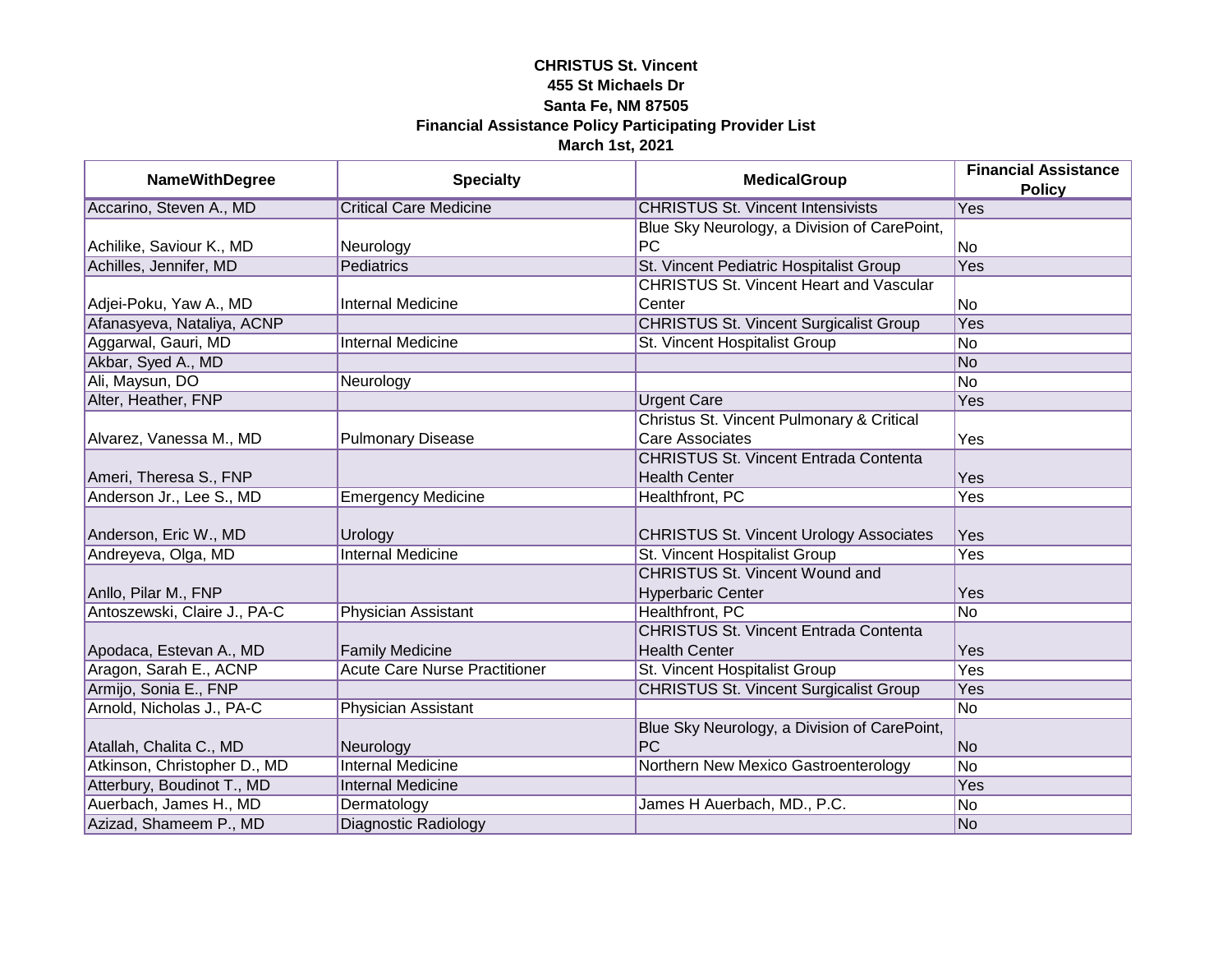| Bacon IV, William T., PA | Physician Assistant                           | Joshua Brown MD PC                               | No             |
|--------------------------|-----------------------------------------------|--------------------------------------------------|----------------|
|                          |                                               | <b>CHRISTUS St. Vincent Orthopedic Specialty</b> |                |
| Bair, Brant A., MD       | <b>Sports Medicine</b>                        | Clinic                                           | Yes            |
| Bair, Rebecca B., MD     | <b>Internal Medicine</b>                      | St. Vincent Hospitalist Group                    | Yes            |
| Baker, Daniel M., MD     | <b>Diagnostic Radiology</b>                   |                                                  | N <sub>o</sub> |
| Bang, Sung-Wook J., MD   | Hospitalist                                   | <b>St Vincent Hospitalist Group</b>              | <b>Yes</b>     |
| Banik, Sanjoy K., MD     | Psychiatry                                    |                                                  | No             |
| Bardwell, Avelina, MD    | <b>Internal Medicine</b>                      | St. Vincent Hospitalist Group                    | Yes            |
| Bartt, Russell E., MD    | Neurology                                     |                                                  | N <sub>o</sub> |
| Bassat, Carla M., MD     | Hospitalist                                   | St. Vincent Hospitalist Group                    | Yes            |
| Batson, Derek, MD        | Internal Medicine                             | St. Vincent Hospitalist Group                    | No             |
| Beamer, Jonathan D., MD  | Psychiatry                                    | Jonathan Beamer, MD                              | No             |
| Belle, Troy A., MD       | Diagnostic Radiology                          |                                                  | No             |
| Bennett, Alicia, DO      | Neurology                                     |                                                  | No             |
| Berger, Robert, MD       |                                               |                                                  | No             |
|                          |                                               | <b>CHRISTUS St. Vincent Anesthesiology</b>       |                |
| Bergeson, Dane N., CRNA  | <b>Certified Registered Nurse Anesthetist</b> | Associates                                       | Yes            |
| Berven, Michael D., MD   |                                               |                                                  | N <sub>o</sub> |
| Best, Meher S., MD       | <b>Emergency Medicine</b>                     | Healthfront, PC                                  | Yes            |
| Bieniarz, Mark C., MD    | Cardiovascular Disease                        | <b>UNM Cardiac Catheterization Center</b>        | No             |
|                          |                                               | <b>CHRISTUS St. Vincent Family Medicine</b>      |                |
| Billington, Lia, PhD     | Psychology                                    | Center                                           | Yes            |
| Bishop, Elisabeth M., MD | <b>Internal Medicine</b>                      | St. Vincent Hospitalist Group                    | Yes            |
|                          |                                               | <b>CHRISTUS St. Vincent Anesthesiology</b>       |                |
| Blum, Karen M., CRNA     | <b>Certified Registered Nurse Anesthetist</b> | Associates                                       | No             |
| Boardman, John W., MD    | <b>Diagnostic Radiology</b>                   |                                                  | No             |
| Bounds, David, CNP       | <b>Psychiatric Nurse Practitioner</b>         |                                                  | Yes            |
| Bowen, Lauren H., AGACNP | <b>Acute Care Nurse Practitioner</b>          | <b>CHRISTUS St. Vincent Palliative Care</b>      | No             |
| Bowen, William M., MD    | <b>Family Medicine</b>                        | St. Vincent Camino Entrada Pediatrics            | Yes            |
| Bracht, Kirsten, MD      | Neurology                                     |                                                  | N <sub>o</sub> |
| Bradley, Ishmeal E., MD  | <b>Internal Medicine</b>                      | St. Vincent Hospitalist Group                    | Yes            |
|                          |                                               | <b>CHRISTUS St. Vincent Anesthesiology</b>       |                |
| Breeding, John L., CRNA  | <b>Certified Registered Nurse Anesthetist</b> | <b>Associates</b>                                | No             |
| Bregin, Mariann, FNP     |                                               | Rodeo Family Medicine                            | Yes            |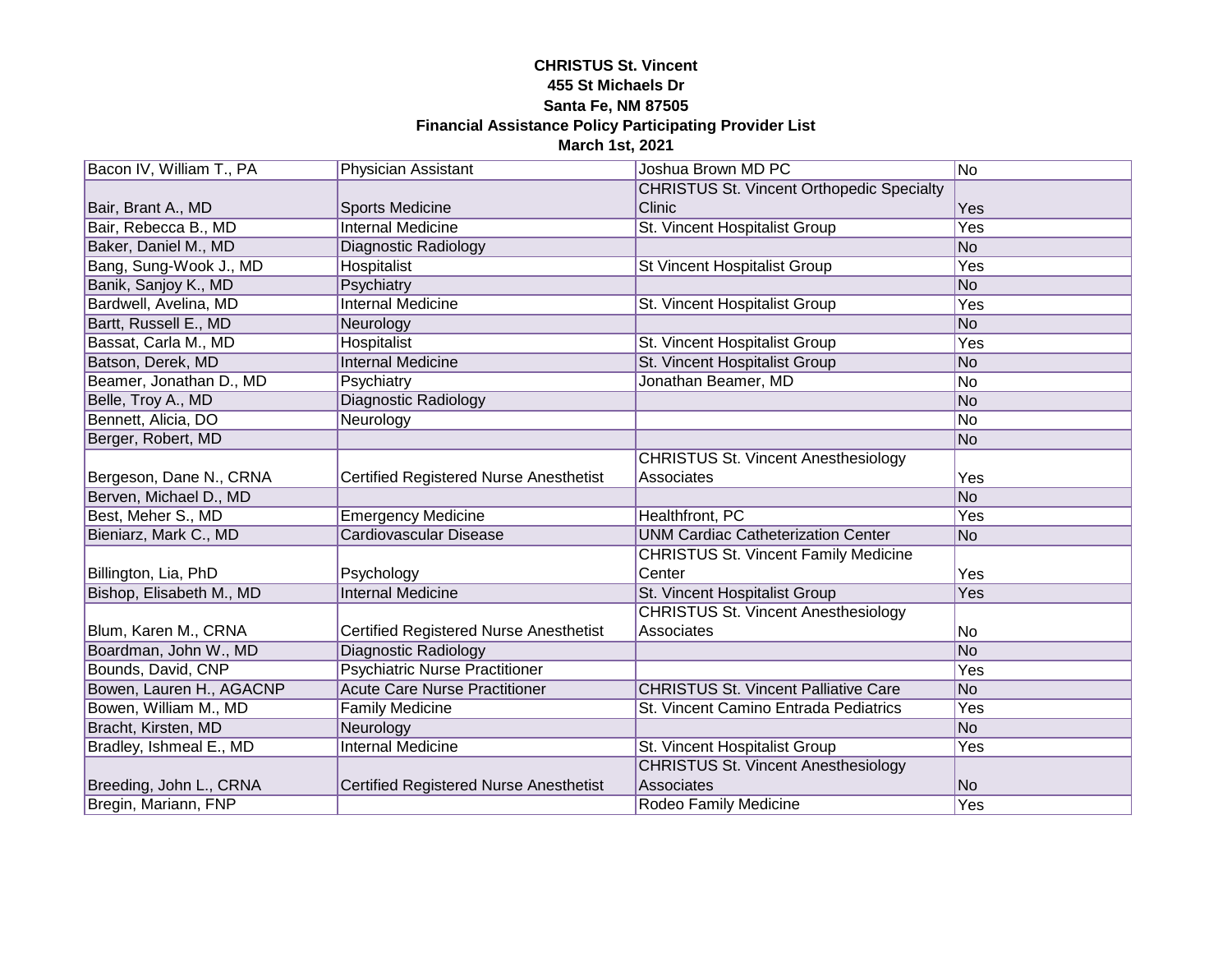|                              |                                               | <b>CHRISTUS St. Vincent Anesthesiology</b>    |                |
|------------------------------|-----------------------------------------------|-----------------------------------------------|----------------|
| Briem, David G., CRNA        | <b>Certified Registered Nurse Anesthetist</b> | Associates                                    | Yes            |
|                              |                                               | Christus St. Vincent Pulmonary & Critical     |                |
| Bronitsky, Ronald W., MD     | <b>Pulmonary Disease</b>                      | Care Associates                               | No             |
| Bronner, Mordechai J., MD    | Anesthesiology                                | <b>CSV Anesthesia Associates</b>              | <b>Yes</b>     |
| Broom, John E., MD           | <b>Internal Medicine</b>                      | St. Vincent Hospitalist Group                 | <b>Yes</b>     |
| Brown, David R., MD          | Otolaryngology                                | David R. Brown MD Ear, Nose & Throat          | N <sub>o</sub> |
| Brown, Joshua S., MD         | <b>Internal Medicine</b>                      | Joshua Brown MD PC                            | N <sub>o</sub> |
| Brull, James, DO             | Diagnostic Radiology                          |                                               | N <sub>o</sub> |
| Buckley, Eric R., DOM        | Accupuncture                                  | <b>CHRISTUS St. Vincent Palliative Care</b>   | Yes            |
| Bujanda, Daniel E., MD       | <b>Internal Medicine</b>                      | Northern NM Gastroenterology                  | No             |
| Bulthuis, Luke W., MD        | <b>Orthopedic Surgery</b>                     |                                               | Yes            |
|                              | Interventional Radiology and Diagnostic       |                                               |                |
| Burdick, Thomas R., MD       | Radiology                                     | Santa Fe Imaging LLC - Hospital Drive         | No             |
| Burke, Patrick J., MD        |                                               |                                               | No             |
|                              |                                               | <b>CHRISTUS St. Vincent Behavioral Health</b> |                |
| Burkey, Nancy, MD            | Psychiatry                                    | <b>Specialists</b>                            | Yes            |
| Burlone, Suzanne, MD         | <b>Obstetrics &amp; Gynecology</b>            | La Familia Medical Center                     | No             |
| Burns, Tabitha, FNP          | <b>Family Medicine</b>                        | Pojoaque Primary Care                         | Yes            |
|                              |                                               | Blue Sky Neurology, a Division of CarePoint,  |                |
| Burrell, Christian J., MD    | Neurology                                     | <b>PC</b>                                     | No             |
| Burton, Dennis M., MD        |                                               |                                               | No             |
|                              |                                               | <b>CHRISTUS St. Vincent Anesthesiology</b>    |                |
| Byer, William, CRNA          | <b>Certified Registered Nurse Anesthetist</b> | Associates                                    | No             |
| Cabeza, Jeanne M., MD        | Hospitalist                                   | St. Vincent Hospitalist Group                 | Yes            |
| Cambron, Bradford L., MD     | <b>Family Medicine</b>                        | St. Vincent Hospitalist Group                 | Yes            |
|                              |                                               | Christus St. Vincent Pulmonary & Critical     |                |
| Carpenter, Elizabeth J., MD  | <b>Pulmonary Disease</b>                      | <b>Care Associates</b>                        | No             |
| Carrellas, Joan L., MD       | <b>Family Medicine</b>                        | St. Vincent Hospitalist Group                 | Yes            |
| Carter, Courtney C., MD      | Diagnostic Radiology                          |                                               | N <sub>o</sub> |
| Caskey, John S., MD          | <b>Internal Medicine</b>                      | John S. Caskey, MD                            | No             |
| Castillo-Roth, Alejandra, MD | Gastroenterology                              | Northern New Mexico Gastroenterology          | No             |
|                              |                                               | <b>CHRISTUS St. Vincent Wound and</b>         |                |
| Caswell, Deborah R., NP      |                                               | <b>Hyperbaric Center</b>                      | Yes            |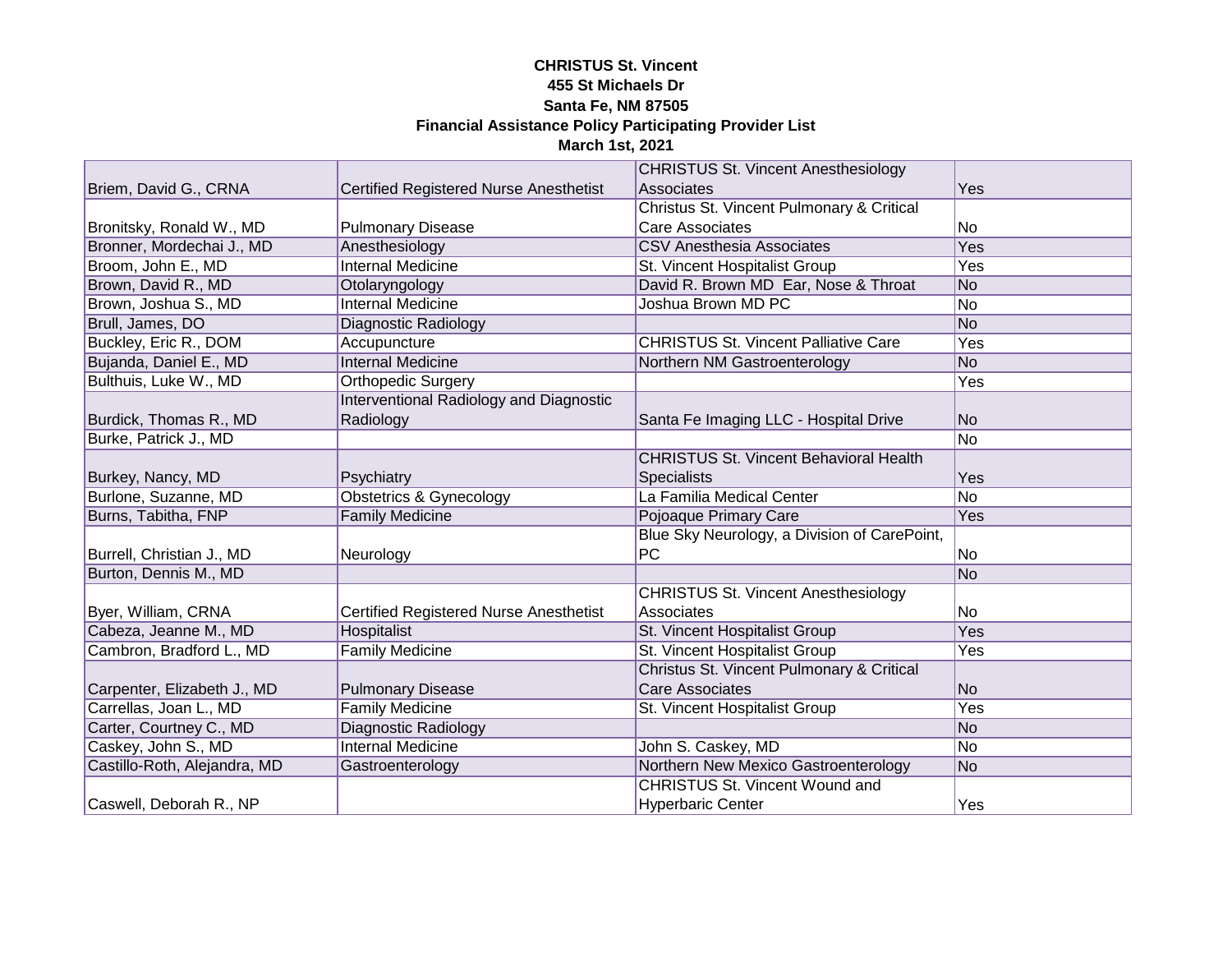|                               |                                          | <b>CHRISTUS St. Vincent Women's Care</b>        |            |
|-------------------------------|------------------------------------------|-------------------------------------------------|------------|
| Cepeda, Sheila A., MD         | Obstetrics & Gynecology                  | <b>Specialists</b>                              | <b>Yes</b> |
|                               |                                          |                                                 |            |
| Chan, Kathryn R., MD          | Hematology                               | <b>CHRISTUS St. Vincent Medical Oncologists</b> | No.        |
| Chang, Ira, MD                | Psychiatry                               |                                                 | No         |
| Chavez, Gerzain H., MD        | <b>Family Medicine</b>                   | Rodeo Family Medicine                           | Yes        |
|                               |                                          | Southwest Gynecologic Oncology Associates       |            |
| Chavez, Jacklyn M., PA        | <b>Physician Assistant</b>               | Incorporated                                    | No         |
| Chittum, Jennifer E., MD      | <b>Pediatrics</b>                        | Arroyo Chamiso Pediatric Center                 | Yes        |
| Chiu, Charnes S., MD          | Nephrology                               | Nephrophiles LLC                                | No         |
| Chmielarczyk, Vincent T., PNP |                                          | St. Vincent Camino Entrada Pediatrics           | Yes        |
|                               |                                          | CHRISTUS St. Vincent Hand Surgery and           |            |
| Chun, Samuel, MD              | Surgery of the Hand                      | <b>Bone Health</b>                              | Yes        |
| Chyorny, Raisa, MD            | <b>Family Medicine</b>                   | St. Vincent Hospitalist Group                   | Yes        |
| Cloran, Francis J., MD        |                                          |                                                 | No         |
|                               |                                          | <b>CHRISTUS St. Vincent Adult and Family</b>    |            |
| Cobb, Jason M., MD            | <b>Internal Medicine</b>                 | Care                                            | No         |
|                               |                                          |                                                 |            |
| Commiskey, Ryan V., AGNP      | <b>Gerontological Nurse Practitioner</b> | <b>CHRISTUS St. Vincent Medical Oncologists</b> | No         |
|                               |                                          | CHRISTUS St. Vincent Hand Surgery and           |            |
| Cook, Richard M., PA          | Physician Assistant                      | <b>Bone Health</b>                              | Yes        |
|                               |                                          | CHRISTUS St. Vincent Regional Pain and          |            |
| Covington, Melissa A., MD     | Anesthesiology                           | Spine                                           | <b>Yes</b> |
|                               |                                          | <b>CHRISTUS St. Vincent DeVargas Family</b>     |            |
| Crawford, Marci J., FNP       |                                          | Medicine                                        | Yes        |
| Curtin, Jessica J., PA-C      | <b>Physician Assistant</b>               | Healthfront, PC                                 | No         |
|                               |                                          | Blue Sky Neurology, a Division of CarePoint,    |            |
| Danison, Jessica L., DO       | Neurology                                | <b>PC</b>                                       | No         |
| Dara, Bharat, MD              | <b>Pediatric Cardiology</b>              | <b>Holy Cross Hospital</b>                      | No         |
| Day, Justin L., DO            |                                          |                                                 | No         |
| De Stefano, Paul M., MD       | <b>Internal Medicine</b>                 |                                                 | No         |
| Deithloff, Michelle, DPM      | Podiatry                                 | Rio Grande Foot and Ankle Specialists           | No         |
| Delgado, James R., MD         | <b>Family Medicine</b>                   | St. Vincent Hospitalist Group                   | <b>Yes</b> |
| Dempsey, Michael A., MD       | <b>Critical Care Medicine</b>            | Santa Fe Geriatrics and Internal Medicine       | No         |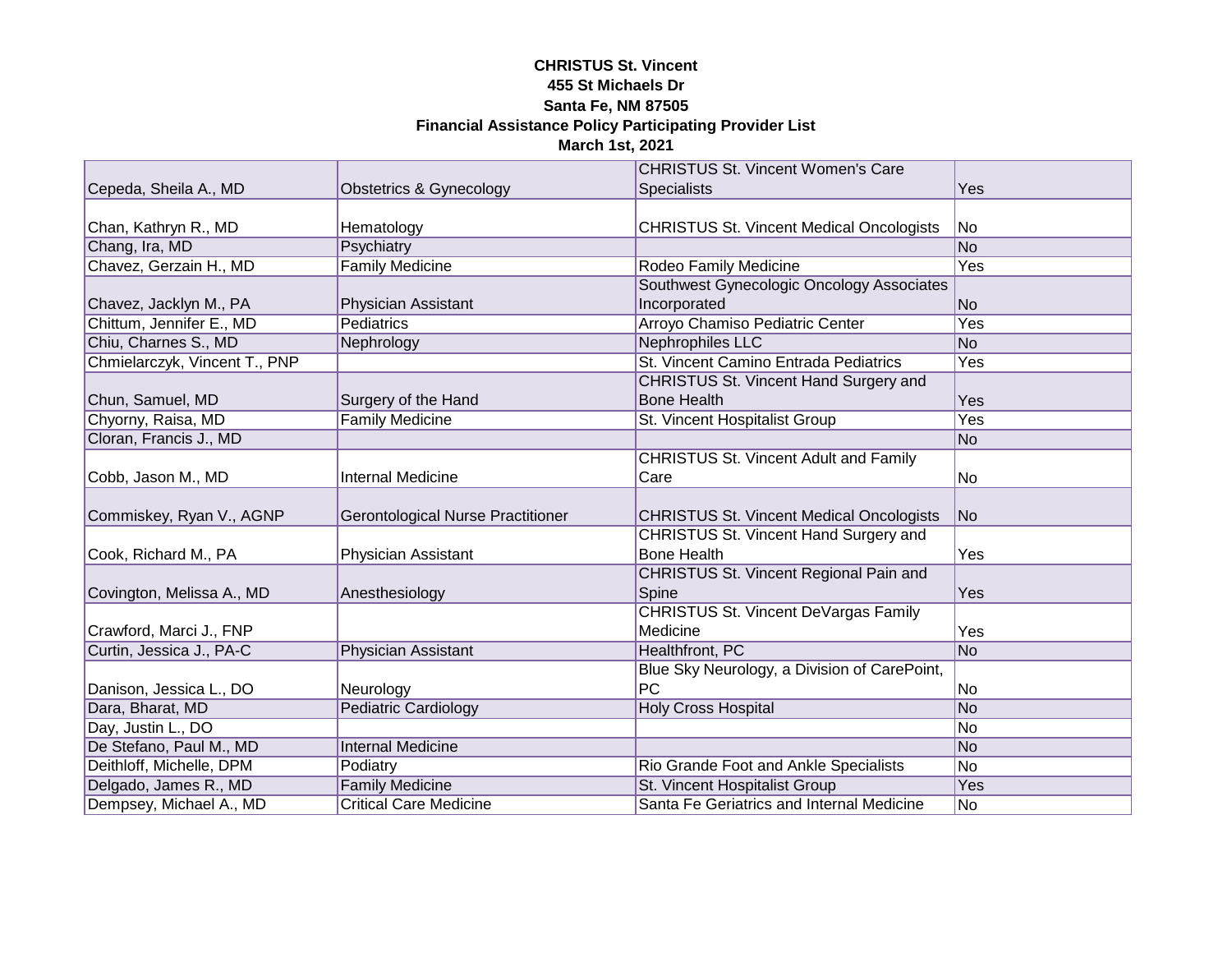|                              |                                               | CHRISTUS St. Vincent Ear, Nose and Throat    |     |
|------------------------------|-----------------------------------------------|----------------------------------------------|-----|
| Denipah, Nizhoni W., MD      | Otolaryngology                                | <b>Specialists</b>                           | Yes |
| Devitt, Neal F., MD          | <b>Family Medicine</b>                        | La Familia Medical Center                    | No  |
|                              |                                               | <b>CHRISTUS St. Vincent Regional Sleep</b>   |     |
| Dewan, Rahul, MD             | Sleep Medicine                                | Center                                       | No  |
|                              |                                               | <b>CHRISTUS St. Vincent Anesthesiology</b>   |     |
| Dhaliwal, Mike S., MD        | Anesthesiology                                | Associates                                   | Yes |
|                              |                                               | <b>CHRISTUS St. Vincent Adult and Family</b> |     |
| Dharmarajan, Ilango, AGNP    | Adult-Gerontological Nurse Practitioner       | Care                                         | No  |
| Didomenico, Dominic, DO      | <b>Emergency Medicine</b>                     | Healthfront, PC                              | Yes |
| Dixon, Todd, MD              | Anesthesiology                                |                                              | Yes |
| Dodge, Rita J., MD           | <b>Family Medicine</b>                        |                                              | No  |
| Dooley, Cornelius P., MD     | Gastroenterology                              |                                              | No  |
| Dries, Spencer D., PA(ASCP)  | Other (Archived)                              |                                              | No  |
| Ea, Roth B., DPM             | Podiatry                                      |                                              | No  |
| Easchief, Jaime C., MD       | Hospitalist                                   | St. Vincent Hospitalist Group                | Yes |
| Egli, Douglas R., MD         | <b>Internal Medicine</b>                      | <b>CHRISTUS St. Vincent Palliative Care</b>  | Yes |
| El-Emawy, Ahmed A., MD       | Hospitalist                                   | St. Vincent Hospitalist Group                | Yes |
|                              |                                               | <b>CHRISTUS St. Vincent Anesthesiology</b>   |     |
| Elliff, Brett, CRNA          | <b>Certified Registered Nurse Anesthetist</b> | Associates                                   | Yes |
|                              |                                               | <b>CHRISTUS St. Vincent Women's Care</b>     |     |
| Espey, Eve L., MD            | <b>Obstetrics &amp; Gynecology</b>            | <b>Specialists</b>                           | No  |
| Ettekal, Yashar, MD          | Anesthesiology                                |                                              | Yes |
| Fanale, Christopher V., MD   | Neurology                                     |                                              | No  |
|                              |                                               | CHRISTUS St. Vincent Regional Pain and       |     |
| Fillman, Mechele, GNP        | Gerontological Nurse Practitioner             | Spine                                        | Yes |
|                              |                                               | Southwest Gynecologic Oncology Associates    |     |
| Finkelstein, Karen A., MD    | <b>Obstetrics &amp; Gynecology</b>            | Incorporated                                 | No  |
|                              |                                               | <b>CHRISTUS St. Vincent Anesthesiology</b>   |     |
| Finley, Patricia M., CRNA    | <b>Certified Registered Nurse Anesthetist</b> | Associates                                   | No  |
| Fletcher, Christopher R., MD | <b>Family Medicine</b>                        | Santa Fe Family Practice, P.C.               | No  |
|                              |                                               | Christus St. Vincent Pulmonary & Critical    |     |
| Fogarty, Kate, ACNP          | Gerontological Nurse Practitioner             | <b>Care Associates</b>                       | Yes |
| Fogha, Evan P., MD           | Hospitalist                                   | St. Vincent Hospitalist Group                | Yes |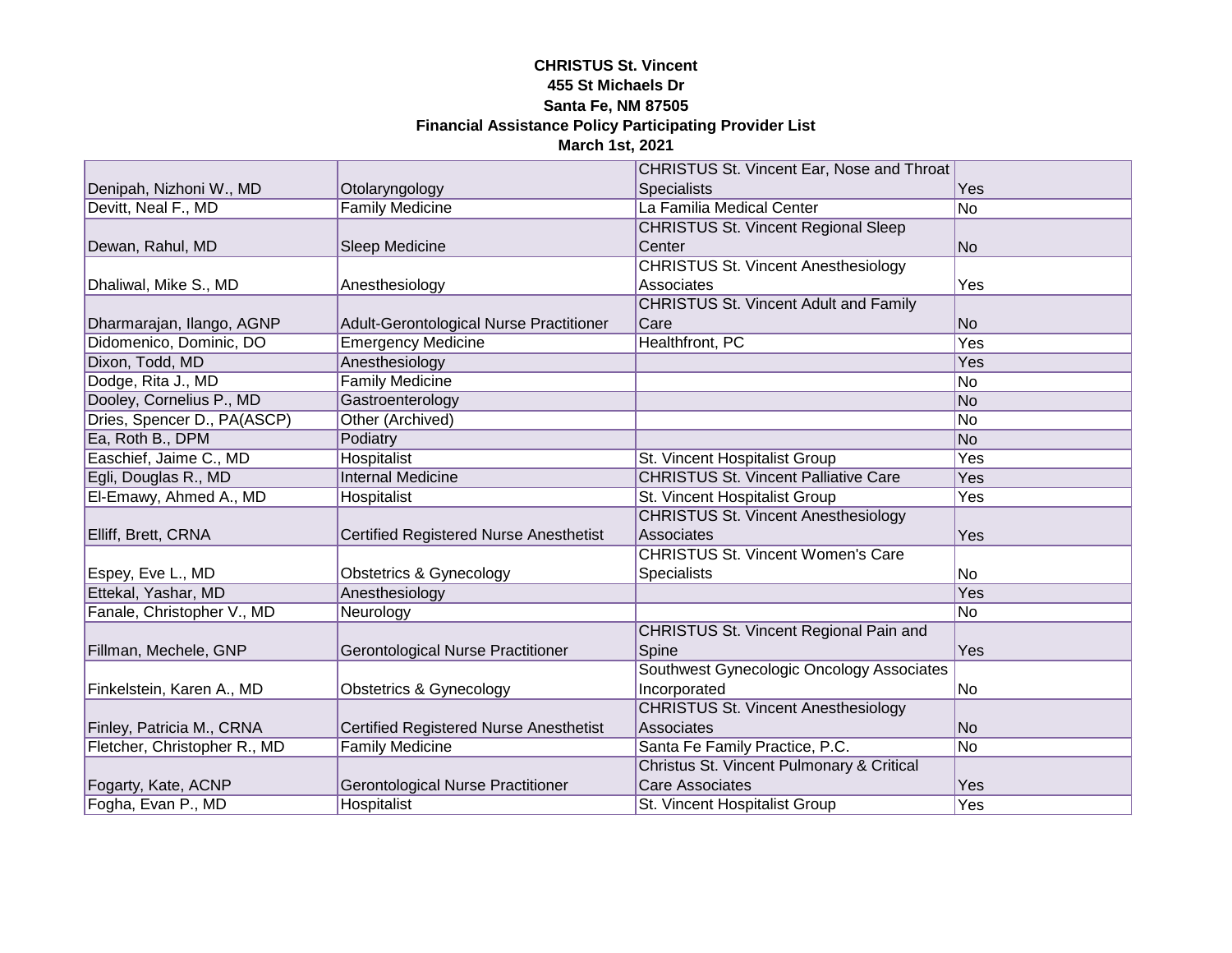|                                  |                                               | <b>CHRISTUS St. Vincent Orthopedic Specialty</b> |                |
|----------------------------------|-----------------------------------------------|--------------------------------------------------|----------------|
| Forno, Philip C., MD             | Surgery of the Hand                           | Clinic                                           | Yes            |
| Foster, Anne F., MD              | <b>Obstetrics &amp; Gynecology</b>            | <b>Southwest CARE Center</b>                     | N <sub>o</sub> |
| Frank, Eugene L., MD             | <b>Obstetrics &amp; Gynecology</b>            |                                                  | No             |
| Freedman, Noah D., MD            | Psychiatry                                    | Centered Psychiatry of New Mexico                | No             |
| Freeman, Matthew A., MD          | Diagnostic Radiology                          |                                                  | No             |
| Frost, Robert B., PhD            | <b>Clinical Neuropsychiatry</b>               | <b>After Hours Pediatrics PC</b>                 | Yes            |
|                                  |                                               | Christus St. Vincent Pulmonary & Critical        |                |
| Gabe, Luke M., MD                | <b>Pulmonary Disease</b>                      | <b>Care Associates</b>                           | Yes            |
| Gabor, Howard, MD                | <b>Emergency Medicine</b>                     |                                                  | Yes            |
| Gabriel, Jesse, MD               | <b>Family Medicine</b>                        |                                                  | No             |
| Gagan, Jamie L., MD              | <b>Emergency Medicine</b>                     |                                                  | Yes            |
| Gajewski, Michal M., DO          | Anesthesiology                                |                                                  | Yes            |
|                                  |                                               | CHRISTUS St. Vincent Ear, Nose and Throat        |                |
| Gallegos, David K., MD           | Otolaryngology                                | Specialists                                      | Yes            |
| Gallegos, Margaret L., MD        | <b>Diagnostic Radiology</b>                   |                                                  | Yes            |
| Garabis, Rafael G., MD           | <b>Family Medicine</b>                        | St Vincent Hospitalist Group                     | Yes            |
| Garchar, Elizabeth S., MD        | <b>Obstetrics &amp; Gynecology</b>            | University of New Mexico                         | No             |
| Garcia, Ann C., MD               | <b>Family Medicine</b>                        | Santa Fe Geriatrics and Internal Medicine        | Yes            |
|                                  |                                               | <b>CHRISTUS St. Vincent Orthopedic Specialty</b> |                |
| Garcia, John A., MD              | <b>Orthopedic Surgery</b>                     | Clinic                                           | Yes            |
|                                  |                                               | CHRISTUS St. Vincent Hand Surgery and            |                |
| Garcia, Monica L., PA            | <b>Physician Assistant</b>                    | <b>Bone Health</b>                               | Yes            |
| Garcia, Victoria, MD             | <b>Gynecologic Oncology</b>                   |                                                  | N <sub>o</sub> |
| Garson, Leslie M., MD            | Anesthesiology                                | <b>CSV Anesthesia Associates</b>                 | Yes            |
| Gartner, Richard T., MD          | <b>Internal Medicine</b>                      | St. Vincent Hospitalist Group                    | Yes            |
|                                  |                                               |                                                  |                |
| Garzon Lopez, Agustina C., MD    | <b>Family Medicine</b>                        | Santa Fe Recovery Center Inc - Santa Fe B        | No             |
| Gavin, Margaret A., CNP          |                                               |                                                  | No             |
|                                  |                                               | CHRISTUS St. Vincent Regional Pain and           |                |
| Genovese-Elliott, Theresa M., MD | Physical Medicine & Rehabilitation            | Spine                                            | No             |
|                                  |                                               | <b>CHRISTUS St. Vincent Anesthesiology</b>       |                |
| Gervais, Antonio S., CRNA        | <b>Certified Registered Nurse Anesthetist</b> | Associates                                       | Yes            |
| Gibbons, Nora E., MD             | <b>Family Medicine</b>                        |                                                  | Yes            |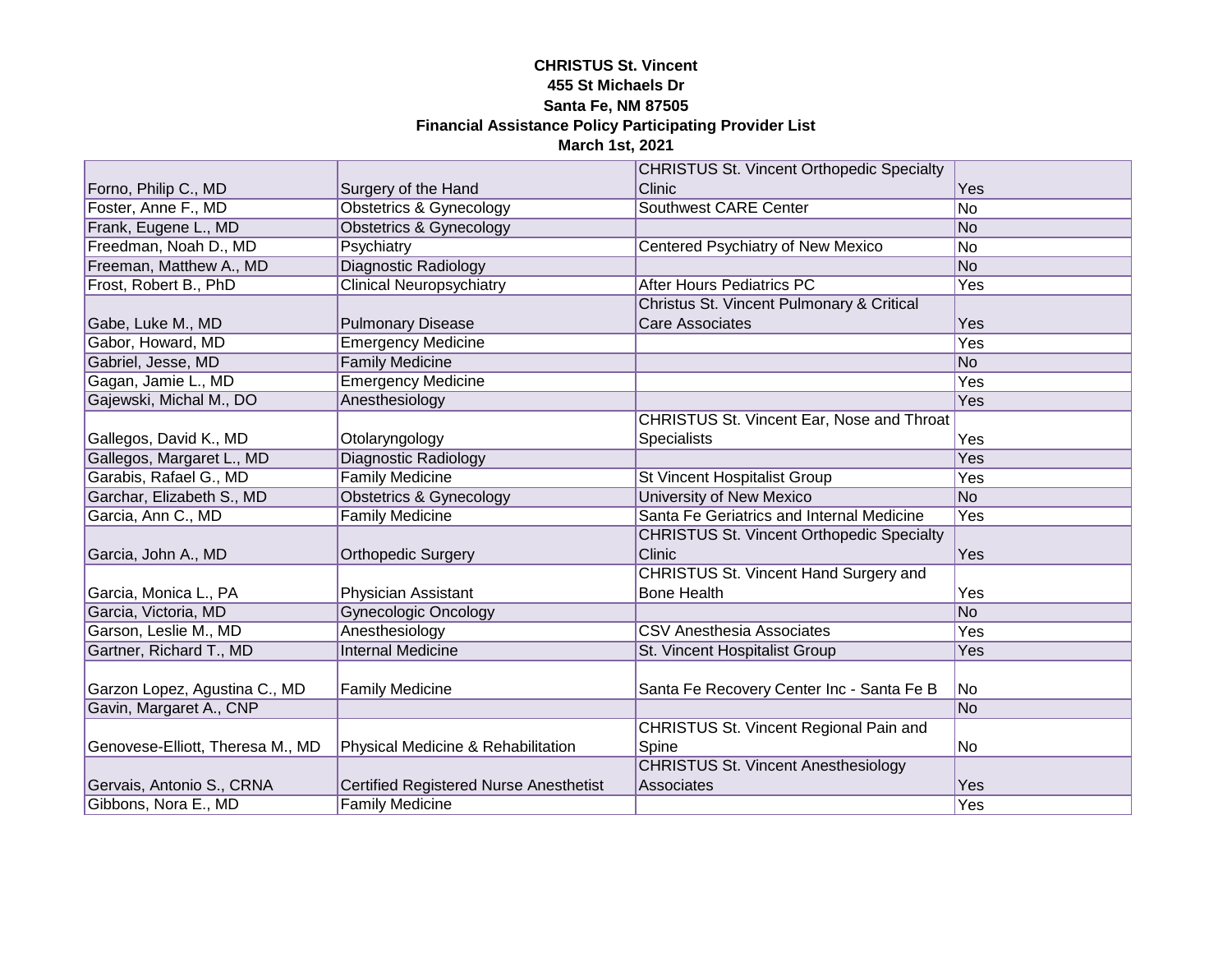|                               |                                               | Presbyterian Medical Services Hospice            |                |
|-------------------------------|-----------------------------------------------|--------------------------------------------------|----------------|
| Giblin, Gary, MD              | <b>Family Medicine</b>                        | Center                                           | N <sub>o</sub> |
|                               |                                               | Christus St. Vincent Pulmonary & Critical        |                |
| Gilmore, Alisha E., FNP       |                                               | <b>Care Associates</b>                           | Yes            |
|                               |                                               | <b>CHRISTUS St. Vincent Anesthesiology</b>       |                |
| Glenn, Alyssa, CRNA           | <b>Certified Registered Nurse Anesthetist</b> | Associates                                       | No             |
| Goitein, Lara, MD             | <b>Critical Care Medicine</b>                 | <b>CHRISTUS St. Vincent Intensivists</b>         | N <sub>o</sub> |
| Gollub, Bruce E., MD          | <b>Family Medicine</b>                        | Santa Fe Family and Functional Medicine          | N <sub>o</sub> |
|                               |                                               | <b>CHRISTUS St. Vincent Medical Specialty</b>    |                |
| Gomez, Anita P., MD           | <b>Family Medicine</b>                        | Clinic                                           | Yes            |
|                               |                                               | <b>CHRISTUS St. Vincent Family Medicine</b>      |                |
| Gonzales, Camille M., FNP     |                                               | Center                                           | <b>Yes</b>     |
| Gonzales, David A., MD        | <b>Internal Medicine</b>                      | St. Vincent Hospitalist Group                    | Yes            |
| Gonzalez, Jason A., DDS       | Dentistry                                     |                                                  | N <sub>o</sub> |
| Gonzalez, Jessica, DNP        |                                               |                                                  | Yes            |
|                               |                                               | <b>CHRISTUS St. Vincent Women's Care</b>         |                |
| Goodman, Rachel W., MD        | Obstetrics & Gynecology                       | Specialists                                      | Yes            |
|                               |                                               |                                                  |                |
| Goodness, Guy K., AGACNP, FNP | <b>Family Nurse Practitioner</b>              |                                                  | Yes            |
| Goodstein, Emma M., MD        | <b>Family Medicine</b>                        | La Familia Medical Center                        | N <sub>o</sub> |
| Goss, Bryan W., MD            | <b>Radiation Oncology</b>                     | <b>CHRISTUS St. Vincent Radiation</b>            | Yes            |
|                               |                                               | CHRISTUS St. Vincent Hand Surgery and            |                |
| Gossum, Robin S., MD          | <b>Orthopedic Surgery</b>                     | <b>Bone Health</b>                               | Yes            |
| Graham, Adam, MD              | Neurology                                     |                                                  | No             |
|                               |                                               | <b>CHRISTUS Saint Vincent Urgent Care</b>        |                |
| Gram Humphrey, Nina E., PA    | Physician Assistant                           | Entrada Contenta                                 | No             |
| Grasser, Eric L., MD          | <b>Family Medicine</b>                        | Eric L. Grasser MD LLC                           | No             |
| Griggs, Susan F., CNM, FNP    | <b>Nurse Midwife</b>                          | La Familia Medical Group                         | No             |
| Grimes, Deirdre C., CNP       |                                               |                                                  | No             |
| Grubb, Kristen R., MD         | <b>Diagnostic Radiology</b>                   |                                                  | No             |
|                               |                                               |                                                  |                |
| Gu, Fei, MD                   | Hematology                                    | <b>CHRISTUS St. Vincent Medical Oncologists</b>  | No             |
| Guerengomba, Flor S., MD      | Pediatrics                                    | St. Vincent Camino Entrada Pediatrics            | Yes            |
|                               |                                               | <b>CHRISTUS St. Vincent Orthopedic Specialty</b> |                |
| Guerin, Dominic M., PA        | <b>Physician Assistant</b>                    | Clinic                                           | Yes            |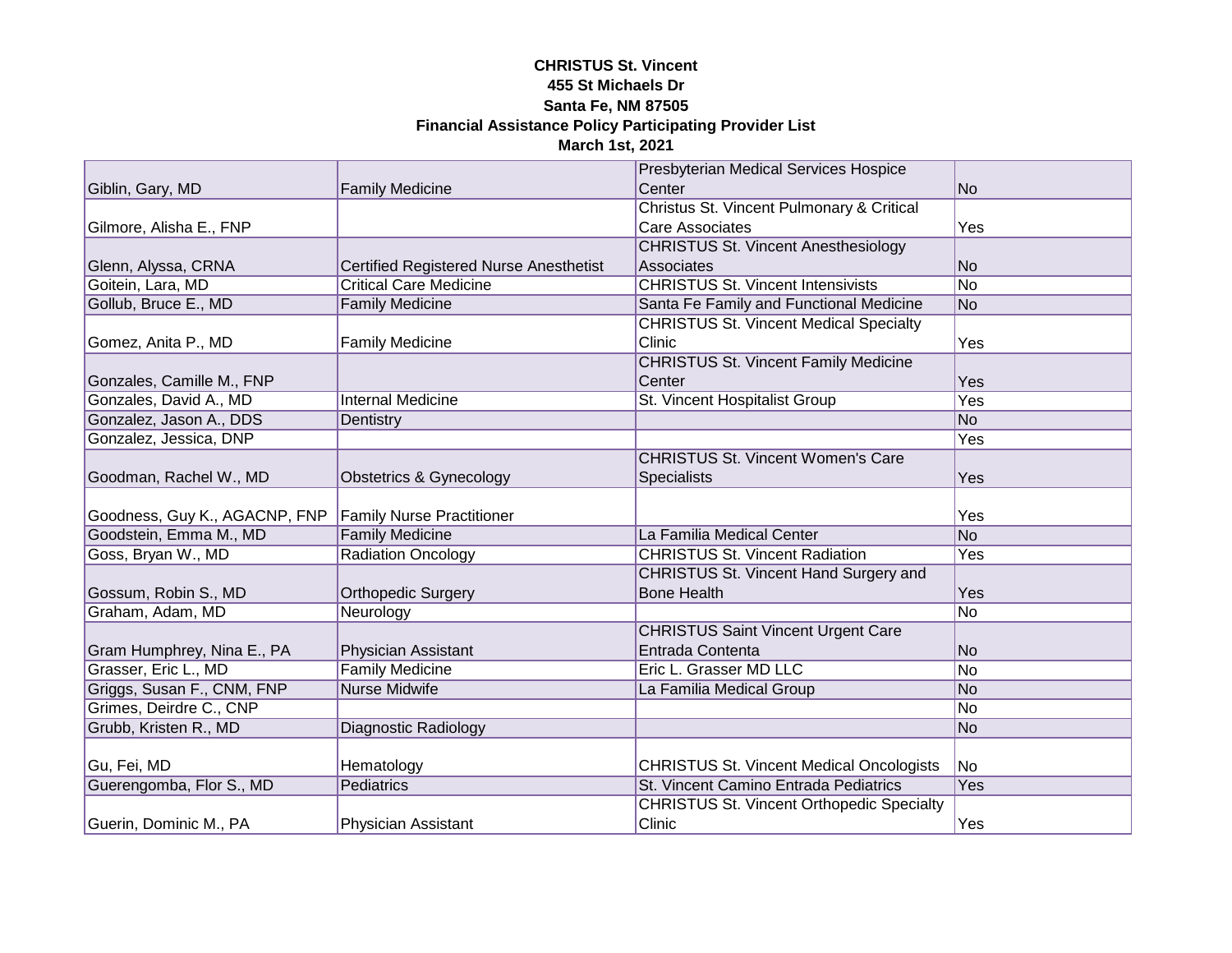| Guillory, Tesha, MD         | Pathology                          | Santa Fe Pathology Services, P.A.               | Yes            |
|-----------------------------|------------------------------------|-------------------------------------------------|----------------|
| Gutierrez, Elisa T., MD     | <b>Family Medicine</b>             | St. Vincent Hospitalist Group                   | Yes            |
| Guzelbeyoglu, Mehmet, MD    | <b>Internal Medicine</b>           | St. Vincent Hospitalist Group                   | No             |
| Harrigan, Julie W., MD      | <b>Family Medicine</b>             | St. Vincent Hospitalists Group                  | No             |
| Hastings III, Robert W., MD | <b>Diagnostic Radiology</b>        |                                                 | <b>Yes</b>     |
| Haug, James C., DO          | Diagnostic Radiology               |                                                 | N <sub>o</sub> |
| Hendricks, Kristin W., DDS  | Dentistry                          | Dentistry for Kids                              | No             |
| Henneberry, Kyle J., MD     | Diagnostic Radiology               |                                                 | N <sub>o</sub> |
|                             |                                    |                                                 |                |
| Herbert, Scott M., MD       | <b>Internal Medicine</b>           | <b>CHRISTUS St. Vincent Medical Oncologists</b> | Yes            |
| Hermanowicz, Neal S., MD    | Neurology                          | Christus St. Vincent Neurology Specialists      | Yes            |
|                             |                                    | CHRISTUS St. Vincent Regional Pain and          |                |
| Hermes, Robin N., MD        | Pain Medicine                      | Spine                                           | Yes            |
| Hertzman, Phillip A., MD    | <b>Family Medicine</b>             | St. Vincent Hospitalist Group                   | No             |
|                             |                                    | <b>CHRISTUS St. Vincent Neurological</b>        |                |
| Hoffman, McKenzi M., PA     | Physician Assistant                | Associates                                      | Yes            |
|                             |                                    | <b>CHRISTUS St. Vincent Women's Care</b>        |                |
| Hofler, Lisa, MD            | <b>Obstetrics &amp; Gynecology</b> | Specialists                                     | No             |
| Holmes, Todd G., MD         | Physical Medicine & Rehabilitation |                                                 | No             |
| Horiuchi, Kimberly, MD      | Neurology                          |                                                 | No             |
| Hoskins, Michael H., MD     | <b>Cardiovascular Disease</b>      |                                                 | No             |
| Hotchkiss, Laura A., MD     | Diagnostic Radiology               |                                                 | No             |
| Hoverson, David B., MD      | Gastroenterology                   | Northern New Mexico Gastroenterology            | No             |
|                             |                                    | Blue Sky Neurology, a Division of CarePoint,    |                |
| Hovsepian, Dominic A., MD   | Neurology                          | <b>PC</b>                                       | No             |
|                             |                                    | Southwest Gynecologic Oncology Associates       |                |
| Huerta, Aubrey S., PA       | Physician Assistant                | Incorporated                                    | No             |
| Hughes, Lisa B., MD         |                                    |                                                 | N <sub>o</sub> |
| Hulkower, Miriam, MD        | <b>Diagnostic Radiology</b>        |                                                 | No             |
|                             |                                    | <b>CHRISTUS St. Vincent Neurological</b>        |                |
| Hummel, Molly P., PA        | Physician Assistant                | Associates                                      | Yes            |
| Jackson, Matthew W., MD     | <b>Radiation Oncology</b>          | <b>CHRISTUS St. Vincent Radiation</b>           | Yes            |
| Jaffe, David F., MD         | Dermatology                        | James H Auerbach, MD., P.C.                     | No             |
| Janowak, Elise S., DPM      | Podiatry                           | Rio Grande Foot & Ankle Specialists LLC         | No             |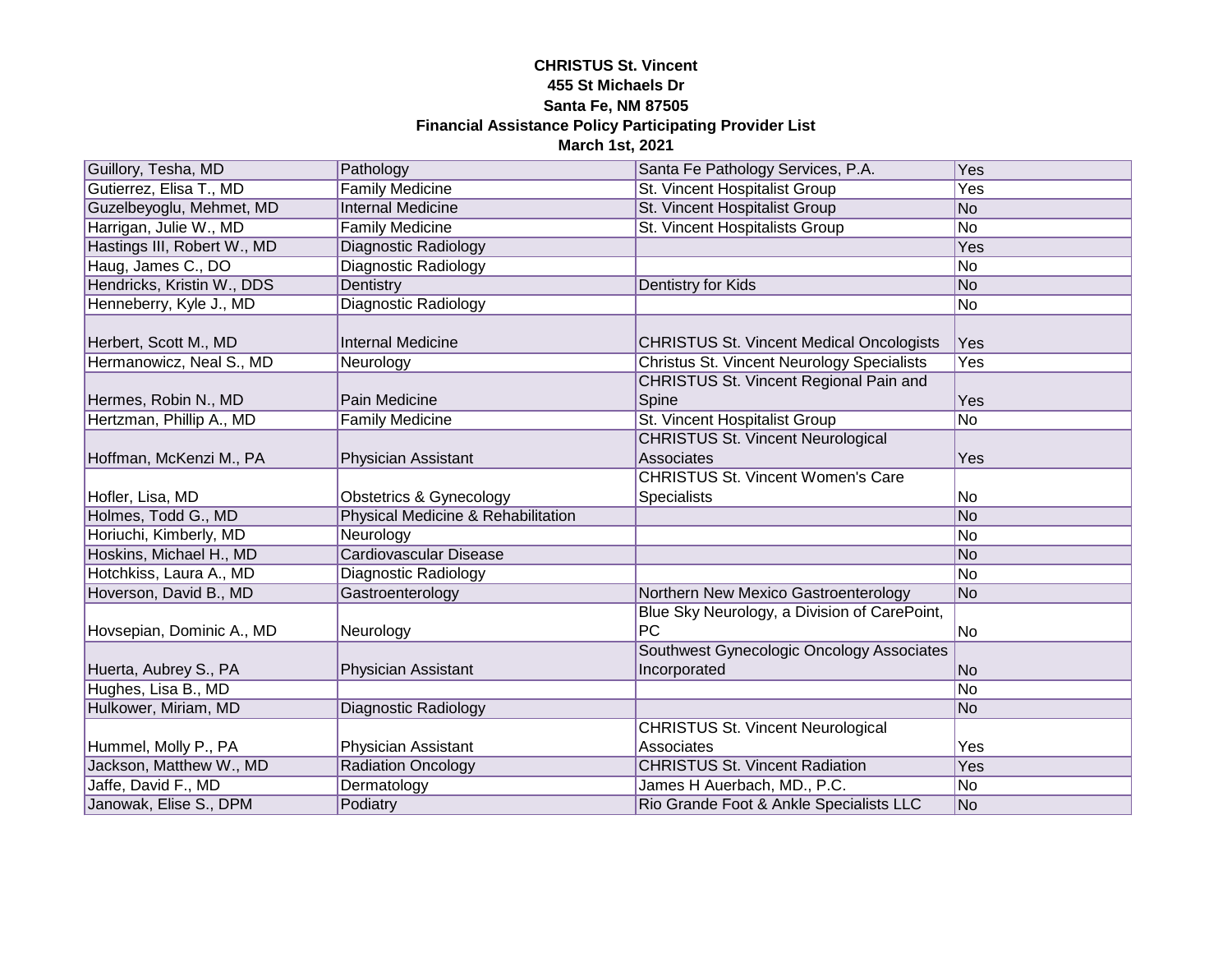|                              |                                               | <b>CHRISTUS St. Vincent Anesthesiology</b>     |                |
|------------------------------|-----------------------------------------------|------------------------------------------------|----------------|
| Jensen, Bryce A., CRNA       | <b>Certified Registered Nurse Anesthetist</b> | Associates                                     | Yes            |
|                              |                                               | Christus St. Vincent Pulmonary & Critical      |                |
| Jimenez, Celina M., NP       |                                               | <b>Care Associates</b>                         | Yes            |
| Johnson, Wendy L., MD        | <b>Family Medicine</b>                        | La Familia Medical Center                      | N <sub>o</sub> |
| Jones, Frederick A., MD      | Diagnostic Radiology                          | <b>DIRECT RADIOLOGY</b>                        | No             |
| Kah, John F., MD             | <b>Emergency Medicine</b>                     | Healthfront, PC                                | Yes            |
| Kaneriya, Perry P., MD       | <b>Diagnostic Radiology</b>                   |                                                | No             |
| Kang, Margaret, MD           |                                               |                                                | N <sub>o</sub> |
| Kastendieck, Kurt D., MD     | <b>Family Medicine</b>                        | Serenity, Inc                                  | No             |
| Katukuri, Vivek, MD          | Obstetrics & Gynecology                       | <b>UNM Ambulatory Care Center</b>              | No             |
| Kessler, Anne C., MD         | Pediatrics                                    | St. Vincent Pediatric Hospitalist Group        | Yes            |
|                              |                                               | Blue Sky Neurology, a Division of CarePoint,   |                |
| Khan, Murtaza S., MD         | Neurology                                     | PC                                             | No             |
| King, Glenda L., DPM         | Podiatry                                      | Santa Fe Foot and Ankle Institute, LLC         | No             |
|                              |                                               |                                                |                |
| King, Stacey, FNP            |                                               | <b>CHRISTUS St. Vincent Urology Associates</b> | Yes            |
| Kingston, Caroline, MD       | <b>Family Medicine</b>                        |                                                | N <sub>o</sub> |
| Kinlaw, William K., MD       | <b>Emergency Medicine</b>                     | Healthfront, PC                                | Yes            |
| Kleven, Stephanie A., CNM    | <b>Nurse Midwife</b>                          |                                                | Yes            |
|                              |                                               | <b>CHRISTUS St. Vincent Women's Care</b>       |                |
| Knight, Dena M., CNM         | Nurse Midwife                                 | <b>Specialists</b>                             | Yes            |
| Koolpe, Karen S., MD         | Radiology                                     | Santa Fe Imaging LLC - Hospital Drive          | No             |
| Kosik, Russell O., MD        | <b>Diagnostic Radiology</b>                   |                                                | No             |
| Kovnat, Daniel A., MD        | <b>Internal Medicine</b>                      | St. Vincent Hospitalist Group                  | Yes            |
| Kravitz, Thomas W., MD       | <b>Internal Medicine</b>                      | Dr. Thomas W. Kravitz, MD                      | No             |
| Kulkarni, Madhulika, MD      | Pediatrics                                    |                                                | Yes            |
| Kung, Nathan H., MD          | Neurology                                     |                                                | No             |
| Kunz, Geoffrey A., MD        | <b>Interventional Cardiology</b>              | <b>Lovelace Medical Group</b>                  | No             |
| Kuroiwa, Joshua K., DO       |                                               | <b>DIRECT RADIOLOGY</b>                        | No             |
| Ladd, Eric R., MD            | <b>Emergency Medicine</b>                     | Healthfront, PC                                | Yes            |
| Lee, Kevin D., MD            | <b>Diagnostic Radiology</b>                   | Santa Fe Imaging LLC - Hospital Drive          | No             |
| Leeson, William A., MD       | <b>Family Medicine</b>                        | <b>Railyard Urgent Care</b>                    | No             |
| Lehman, Jonathan D., MD      | <b>Diagnostic Radiology</b>                   | Santa Fe Imaging LLC - Hospital Drive          | Yes            |
| Lerew Musgrave, Katje M., DO | <b>Family Medicine</b>                        | Sastun Family Medicine                         | No             |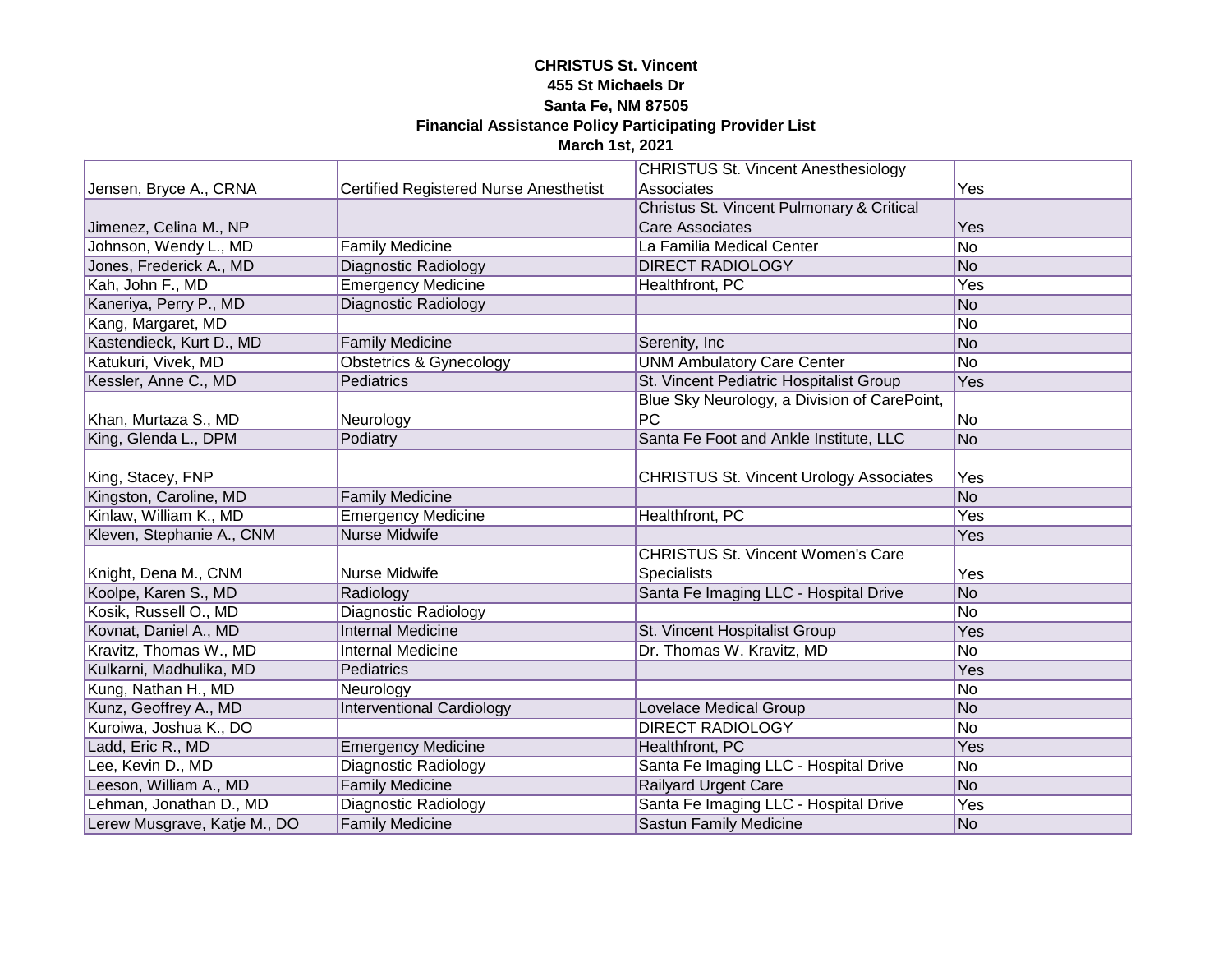| Lester, Terry L., MD       | <b>Internal Medicine</b>                      |                                                 | Yes             |
|----------------------------|-----------------------------------------------|-------------------------------------------------|-----------------|
| Lewis-Pine, Tegwyn, PNP    | <b>Pediatric Nurse Practitioner</b>           | Arroyo Chamiso Pediatric Center                 | Yes             |
|                            |                                               | <b>CHRISTUS St. Vincent Wound and</b>           |                 |
| Lindsey, David C., MD      | <b>Preventive Medicine</b>                    | <b>Hyperbaric Center</b>                        | Yes             |
|                            |                                               | <b>CHRISTUS St. Vincent Pre-Anesthesia</b>      |                 |
| Linnik, Darina, PA         | <b>Physician Assistant</b>                    | <b>Surgical Screening</b>                       | <b>Yes</b>      |
|                            |                                               | <b>CHRISTUS St. Vincent Anesthesiology</b>      |                 |
| Lis, Sarah A., CRNA        | <b>Certified Registered Nurse Anesthetist</b> | Associates                                      | Yes             |
| Livsey, Charles T., MD     | Neurology                                     |                                                 | N <sub>o</sub>  |
|                            |                                               |                                                 |                 |
| Lo Russo, Karen L., MD     | Hematology                                    | <b>CHRISTUS St. Vincent Medical Oncologists</b> | No              |
|                            |                                               | <b>CHRISTUS St. Vincent Anesthesiology</b>      |                 |
| Lodhi, Javad A., CRNA      | <b>Certified Registered Nurse Anesthetist</b> | Associates                                      | <b>No</b>       |
|                            |                                               |                                                 |                 |
| Lopez, Timothy M., MD      | Hematology                                    | <b>CHRISTUS St. Vincent Medical Oncologists</b> | No              |
|                            |                                               | <b>CHRISTUS St. Vincent Plastic Surgery</b>     |                 |
| Love, Lily P., MD          | Otolaryngology - Head & Neck Surgery          | Specialists                                     | Yes             |
|                            |                                               | <b>CHRISTUS St Vincent Family Medicine</b>      |                 |
| Lucero, Stephanie V., MD   | <b>Family Medicine</b>                        | Center                                          | No              |
| Luchetti, Celina M., PA    | Physician Assistant                           | Santa Fe Surgical Associates                    | Yes             |
|                            |                                               | <b>CHRISTUS St. Vincent Anesthesiology</b>      |                 |
| Lunsford, Lee M., MD       | Anesthesiology                                | Associates                                      | Yes             |
| Maali, Rawan, MD           | <b>Family Medicine</b>                        | St. Vincent Hospitalist Group                   | $\overline{No}$ |
| MacDonald, Kathleen S., MD | Anesthesiology                                |                                                 | Yes             |
| Malkawi, Ahmed B., MD      | <b>Internal Medicine</b>                      | St. Vincent Hospitalist Group                   | Yes             |
|                            |                                               | <b>CHRISTUS St. Vincent Heart and Vascular</b>  |                 |
| Mansfield, William T., MD  | Cardiovascular Disease                        | Center                                          | No              |
|                            |                                               | <b>CHRISTUS St. Vincent Women's Care</b>        |                 |
| Manske, Eric S., MD        | <b>Obstetrics &amp; Gynecology</b>            | <b>Specialists</b>                              | Yes             |
| Martinez, Chandel A., NP   |                                               | <b>CHRISTUS St. Vincent Palliative Care</b>     | Yes             |
| Martinez, Lynore M., MD    | <b>Obstetrics &amp; Gynecology</b>            | Santa Fe OB/GYN                                 | <b>No</b>       |
| Martz, Angela M., PA       | <b>Physician Assistant</b>                    | <b>CHRISTUS St. Vincent Surgicalist Group</b>   | $\overline{No}$ |
| Maurice, Damek S., DO      | <b>Emergency Medicine</b>                     |                                                 | Yes             |
|                            |                                               | <b>CHRISTUS St. Vincent Women's Care</b>        |                 |
| Maxon, Trisha J., CNM      | Nurse Midwife                                 | Specialists                                     | Yes             |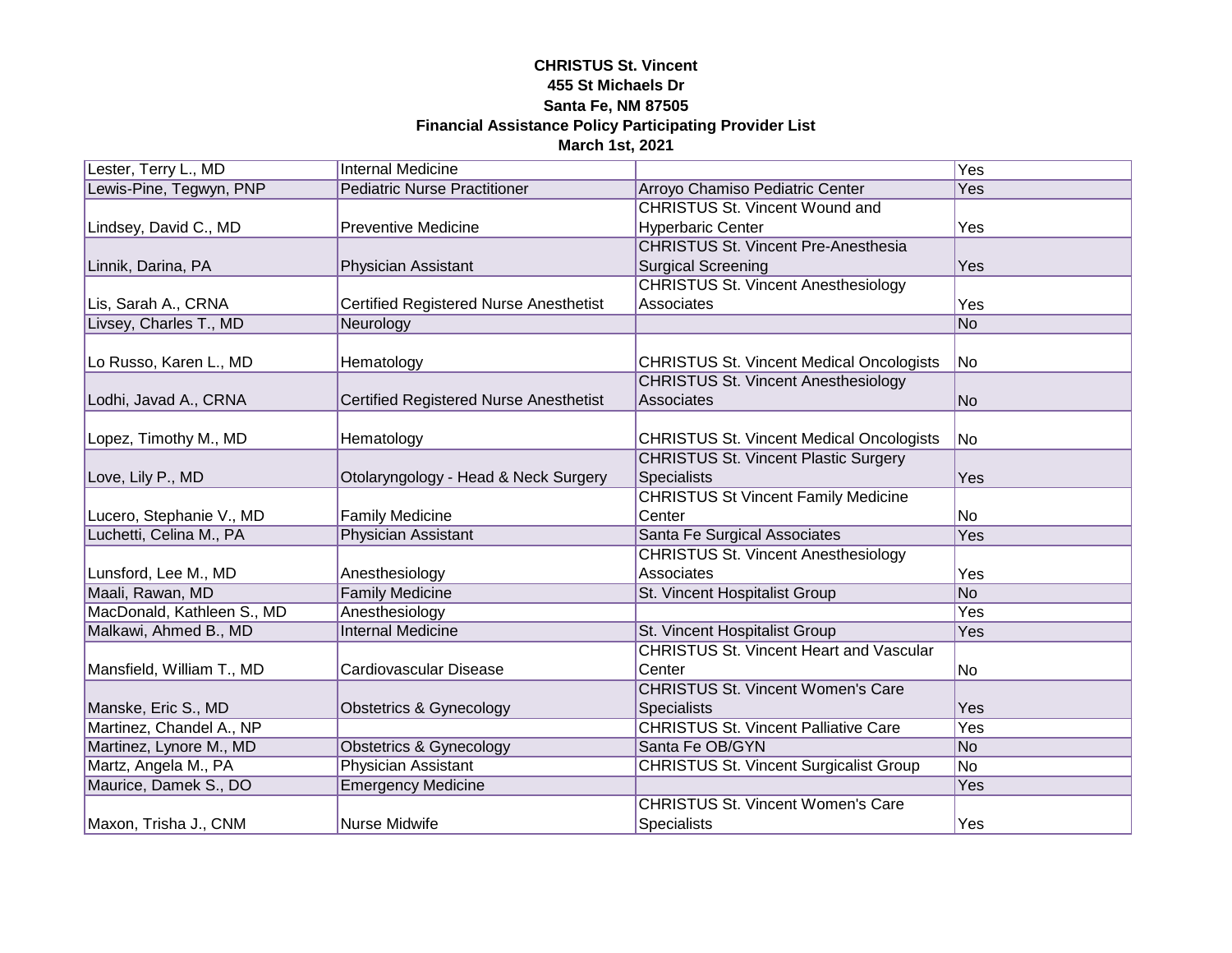| Mays, Danny M., PA         | <b>Internal Medicine</b>                      | Joshua Brown MD PC                                | N <sub>o</sub>  |
|----------------------------|-----------------------------------------------|---------------------------------------------------|-----------------|
| Mazdisnian, Clare L., CRNA | <b>Certified Registered Nurse Anesthetist</b> | <b>CSV Anesthesia Associates</b>                  | Yes             |
|                            |                                               | Christus St. Vincent Pulmonary & Critical         |                 |
| Mazdisnian, Farhad, MD     | <b>Pulmonary Disease</b>                      | <b>Care Associates</b>                            | Yes             |
|                            |                                               | <b>CHRISTUS St. Vincent Heart and Vascular</b>    |                 |
| Mazer, Sean P., MD         | Cardiovascular Disease                        | Center                                            | No              |
| McCord, Seth B., MD        | <b>Orthopedic Surgery</b>                     | <b>CHRISTUS St. Vincent Surgicalist Group</b>     | <b>Yes</b>      |
|                            |                                               | <b>CHRISTUS St. Vincent Anesthesiology</b>        |                 |
| McGuire, Henry W., CRNA    | <b>Certified Registered Nurse Anesthetist</b> | Associates                                        | No              |
|                            |                                               | <b>CHRISTUS St. Vincent Family Medicine</b>       |                 |
| McKinney, Michael R., MD   | <b>Family Medicine</b>                        | Center                                            | Yes             |
|                            |                                               | <b>CHRISTUS St. Vincent Anesthesiology</b>        |                 |
| McLean, Sean R., CRNA      | <b>Certified Registered Nurse Anesthetist</b> | Associates                                        | No              |
|                            |                                               | <b>CHRISTUS St. Vincent Behavioral Health</b>     |                 |
| Meza, Eduardo E., MD       | Psychiatry                                    | <b>Specialists</b>                                | No              |
|                            |                                               | <b>CHRISTUS St. Vincent Plastic Surgery</b>       |                 |
| Minns, Eric C., MD         | Plastic Surgery                               | <b>Specialists</b>                                | Yes             |
| Mondragon, Amanda M., PA   | Physician Assistant                           | <b>CHRISTUS St. Vincent Surgicalist Group</b>     | Yes             |
| Moore, Lisa M., MD         | <b>Family Medicine</b>                        | La Familia Medical Center                         | $\overline{No}$ |
| Morgan, Leslie, FNP        | <b>Family Nurse Practitioner</b>              | <b>Christus St. Vincent Neurology Specialists</b> | No              |
| Mulhall, Elizabeth G., FNP |                                               | John S. Caskey, MD                                | <b>No</b>       |
|                            |                                               | <b>CHRISTUS St. Vincent Behavioral Health</b>     |                 |
| Murphy, Laura A., PMHNP    |                                               | <b>Specialists</b>                                | Yes             |
| Nadell, Grace K., MD       | Pediatrics                                    | St. Vincent Camino Entrada Pediatrics             | Yes             |
|                            |                                               | <b>CHRISTUS St. Vincent Heart and Vascular</b>    |                 |
| Nair, Sandeep, MD          | Cardiovascular Disease                        | Center                                            | N <sub>o</sub>  |
| Nawrocki, Allen A., MD     |                                               |                                                   | No              |
| Nguyen, Bao C., MD         | <b>Diagnostic Radiology</b>                   | <b>DIRECT RADIOLOGY</b>                           | N <sub>o</sub>  |
| Nguyen, Thi, MD            | Hospitalist                                   | St. Vincent Hospitalist Group                     | Yes             |
|                            |                                               | <b>CHRISTUS St. Vincent Anesthesiology</b>        |                 |
| Nolan, Audrea N., CRNA     | <b>Certified Registered Nurse Anesthetist</b> | Associates                                        | Yes             |
| Norville, Scott V., MD     | <b>Infectious Disease</b>                     | St. Vincent Hospitalist Group                     | Yes             |
| Ocneanu, Tudor S., MD      | Nephrology                                    | <b>Nephrophiles LLC</b>                           | No              |
| Okonkwo, Kingsley C., MD   | Pediatrics                                    | St. Vincent Pediatric Hospitalist Group           | No              |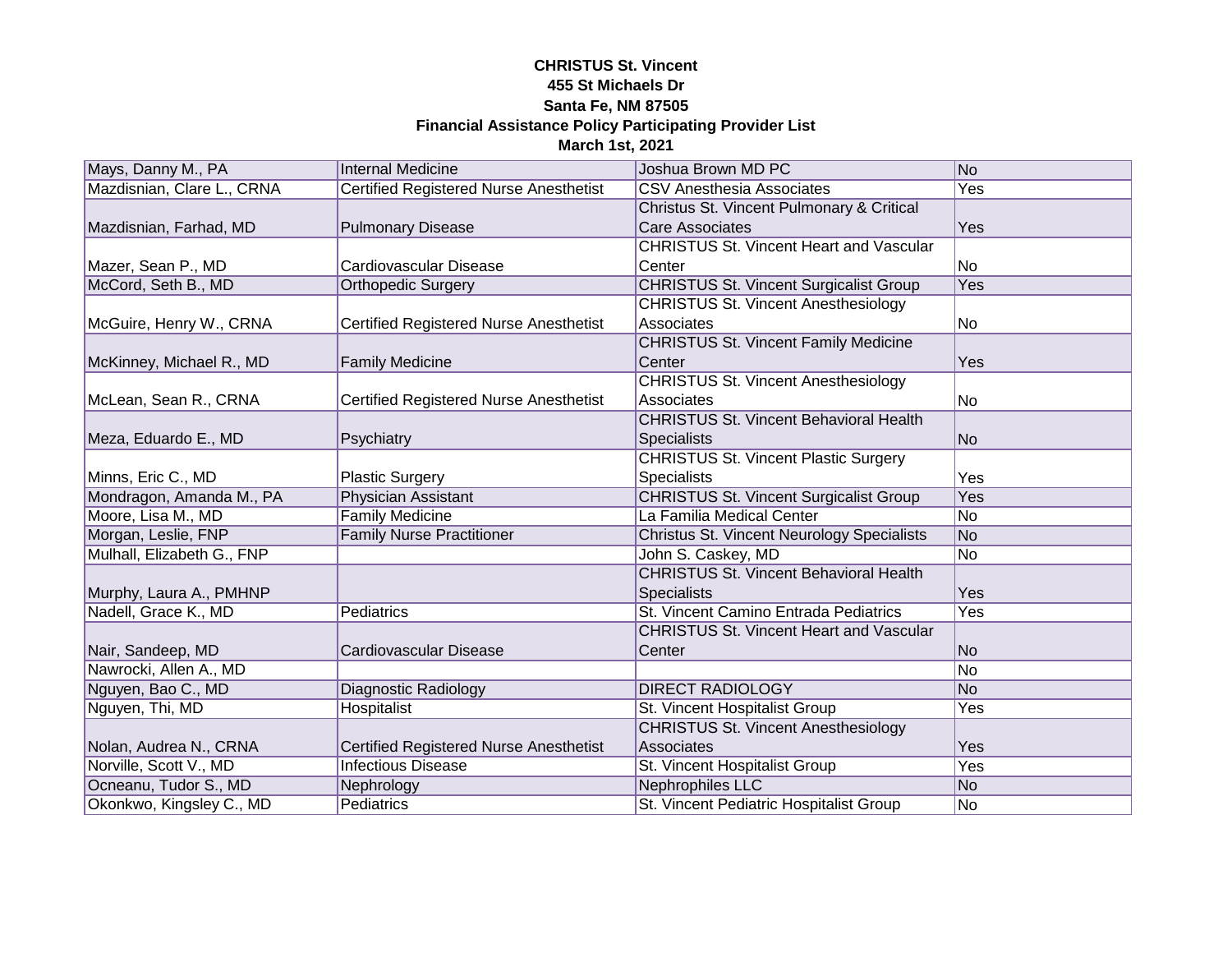|                             |                                               | <b>CHRISTUS St. Vincent Entrada Contenta</b>    |                 |
|-----------------------------|-----------------------------------------------|-------------------------------------------------|-----------------|
| Onsurez Wilson, Kathy, FNP  |                                               | <b>Health Center</b>                            | N <sub>o</sub>  |
| Pacheco, Mario F., MD       | <b>Family Medicine</b>                        | Pojoaque Primary Care                           | <b>Yes</b>      |
| Padilla Paz, Luis A., MD    | <b>Obstetrics &amp; Gynecology</b>            | Women's Cancer & Surgical Center, PC            | No              |
|                             |                                               | <b>CHRISTUS St. Vincent Adult and Family</b>    |                 |
| Palestine, Michael D., MD   | <b>Infectious Disease</b>                     | Care                                            | Yes             |
| Park, Benjamin R., DO       | <b>Diagnostic Radiology</b>                   |                                                 | N <sub>o</sub>  |
|                             |                                               | <b>CHRISTUS St. Vincent DeVargas Family</b>     |                 |
| Parke, Kristine, MD         | <b>Family Medicine</b>                        | Medicine                                        | Yes             |
|                             |                                               | <b>CHRISTUS St. Vincent Anesthesiology</b>      |                 |
| Parrish, Christopher, CRNA  | <b>Certified Registered Nurse Anesthetist</b> | Associates                                      | Yes             |
| Patel, Trisha J., MD        | Dermatology                                   | <b>US Dermatology Partners</b>                  | $\overline{No}$ |
| Patterson, Michael S., MD   | Pediatrics                                    | St. Vincent Camino Entrada Pediatrics           | Yes             |
| Pavelock, Natalie, MD       | Gastroenterology                              |                                                 | No              |
| Peck, Patricia H., DDS      | Dentistry                                     | <b>Healthy Smiles Happy Teeth</b>               | No              |
| Penn, Natalie C., MD        | Pediatrics                                    | Arroyo Chamiso Pediatric Center                 | Yes             |
|                             |                                               | <b>CHRISTUS St. Vincent Women's Care</b>        |                 |
| Perez, Kimberly, CNM        | <b>Nurse Midwife</b>                          | <b>Specialists</b>                              | Yes             |
|                             |                                               | <b>CHRISTUS St. Vincent Anesthesiology</b>      |                 |
| Petrillo, Carlo J., MD      | Anesthesiology                                | Associates                                      | Yes             |
| Phillips, William E., MD    | <b>Diagnostic Radiology</b>                   |                                                 | N <sub>o</sub>  |
| Pilika, Asti, MD            | Diagnostic Radiology                          |                                                 | No              |
|                             |                                               | Southwest Gynecologic Oncology Associates       |                 |
| Pobar, Gabriela I., PA      | Physician Assistant                           | Incorporated                                    | No              |
|                             |                                               | Southwest Gynecologic Oncology Associates       |                 |
| Polinger, Maayan R., PA     | Physician Assistant                           | Incorporated                                    | No              |
| Popovich, Teppe, MD         |                                               | <b>DIRECT RADIOLOGY</b>                         | No              |
|                             |                                               |                                                 |                 |
| Porter, Jennifer M., NP     |                                               | <b>CHRISTUS St. Vincent Medical Oncologists</b> | <b>No</b>       |
| Press, Ronald I., MD        | <b>Family Medicine</b>                        |                                                 | Yes             |
| Prishkulnik, Elizabeth, DDS | Dentistry                                     |                                                 | No              |
|                             |                                               | <b>CHRISTUS St. Vincent Anesthesiology</b>      |                 |
| Proban, Rafal, MD           | Anesthesiology                                | Associates                                      | Yes             |
| Pruett, Wesley C., MD       | <b>Diagnostic Radiology</b>                   | Santa Fe Imaging LLC - Hospital Drive           | Yes             |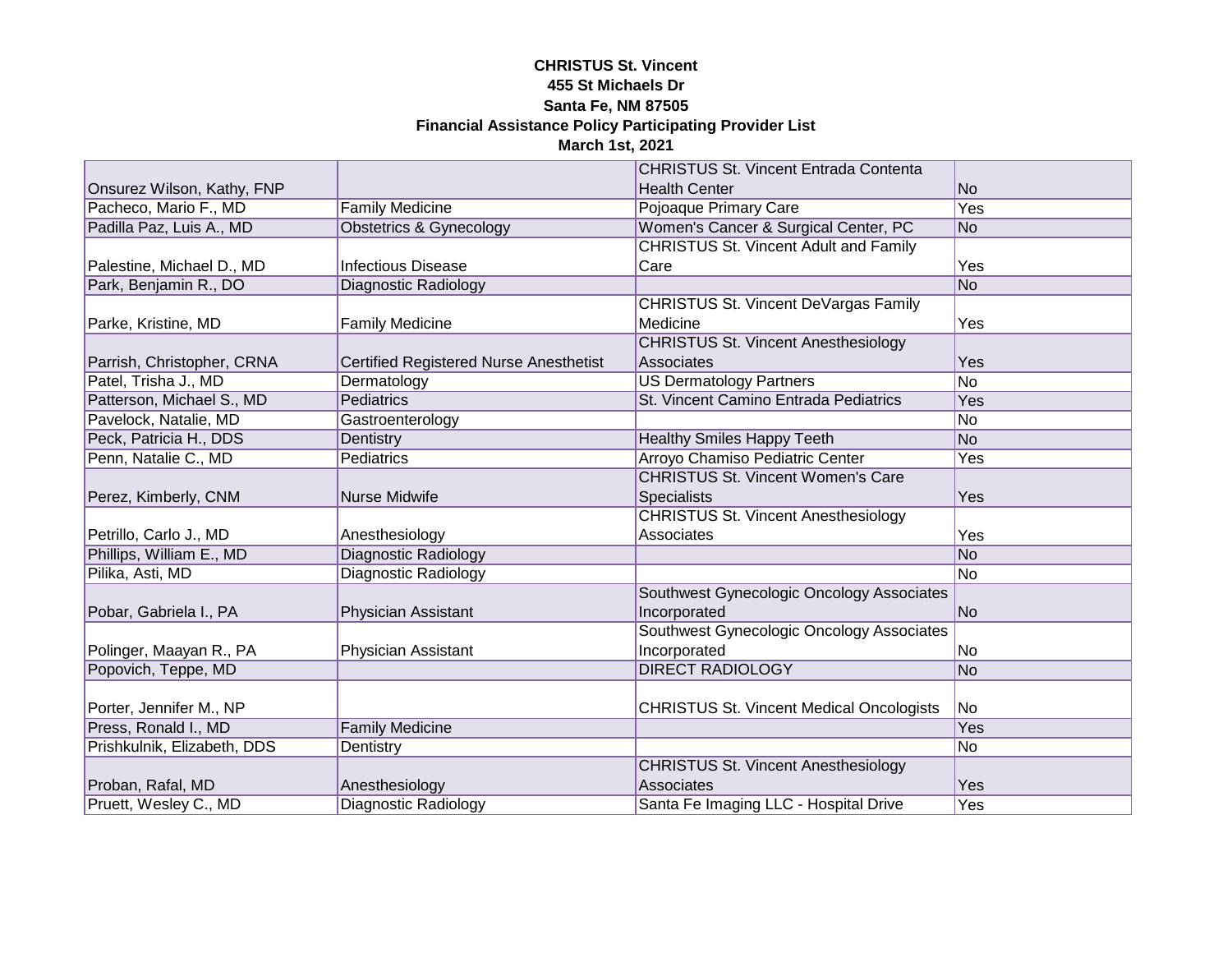|                                |                                               | <b>CHRISTUS St. Vincent Women's Care</b>         |                |
|--------------------------------|-----------------------------------------------|--------------------------------------------------|----------------|
| Quiner, Trevor E., MD          | <b>Obstetrics</b>                             | <b>Specialists</b>                               | N <sub>o</sub> |
| Rady, Sarah R., DO             | Pediatrics                                    | St. Vincent Pediatric Hospitalist Group          | <b>Yes</b>     |
| Rajanna, Krishna, MD           | <b>General Surgery</b>                        | Santa Fe Surgical Associates                     | Yes            |
| Ramirez, Alexander P., DPM     | Foot & Ankle Surgery                          | Foot & Ankle Specialists of Northern NM          | No             |
|                                |                                               | <b>CHRISTUS St. Vincent Anesthesiology</b>       |                |
| Ramos, Juliana, DNP            | <b>Certified Registered Nurse Anesthetist</b> | Associates                                       | Yes            |
| Redondo Cladera, Maria Teresa, |                                               | <b>CHRISTUS St. Vincent Women's Care</b>         |                |
| <b>CNM</b>                     | Nurse Midwife                                 | Specialists                                      | No             |
| Reidy, Kristin E., DO          | Ophthalmology                                 | Eye Associates of New Mexico                     | No             |
|                                |                                               | Christus St. Vincent Pulmonary & Critical        |                |
| Reidy, Michael, MD             | <b>Critical Care Medicine</b>                 | <b>Care Associates</b>                           | No             |
| Richards, Bethany, MD          | <b>Family Medicine</b>                        | La Familia Medical Center                        | No             |
| Rinaldi, Robert C., PhD        | Psychology                                    | Pojoaque Primary Care                            | Yes            |
| Rios, Victoria N., PNP         | <b>Pediatric Nurse Practitioner</b>           | Arroyo Chamiso Pediatric Center                  | Yes            |
|                                |                                               | <b>CHRISTUS St. Vincent Orthopedic Specialty</b> |                |
| Rise, Leroy P., MD             | <b>Orthopedic Surgery</b>                     | Clinic                                           | Yes            |
|                                |                                               |                                                  |                |
| Rixe, Olivier, MD              | Hematology                                    | <b>CHRISTUS St. Vincent Medical Oncologists</b>  | Yes            |
| Rizvi, Avez A., MD             |                                               |                                                  | No             |
|                                |                                               | <b>CHRISTUS St. Vincent Anesthesiology</b>       |                |
| Roberts, Howard W., CRNA       | <b>Certified Registered Nurse Anesthetist</b> | Associates                                       | Yes            |
| Robles, Lisa S., MD            | <b>Internal Medicine</b>                      | <b>Adobe Family Practice</b>                     | N <sub>o</sub> |
| Rockwood, Jason W., DPM        | Podiatry                                      | Foot and Ankle Specialists of Northern NM        | No             |
| Rodriguez, Maria L., MD        | <b>Obstetrics &amp; Gynecology</b>            |                                                  | No             |
| Rogers, Alan S., MD            | <b>Family Medicine</b>                        | Alan Rogers, M.D., P.C.                          | No             |
| Romero, Crystal A., PNP        |                                               | Arroyo Chamiso Pediatric Center                  | Yes            |
|                                |                                               | <b>CHRISTUS St. Vincent Heart and Vascular</b>   |                |
| Ronan, Adam P., MD             | Cardiovascular Disease                        | Center                                           | Yes            |
| Ronan, Theresa H., MD          | Hospitalist                                   | St. Vincent Hospitalist Group                    | Yes            |
| Rose, Mary A., MD              | <b>Radiation Oncology</b>                     | <b>Lovelace Medical Group</b>                    | Yes            |
| Rosen, David S., MD            | <b>Emergency Medicine</b>                     | Healthfront, PC                                  | Yes            |
| Rosen, Joel Y., MD             | <b>Family Medicine</b>                        | St. Vincent Hospitalist Group                    | Yes            |
| Rosen, Melissa S., MD          | <b>Family Medicine</b>                        | La Familia Medical Center                        | No             |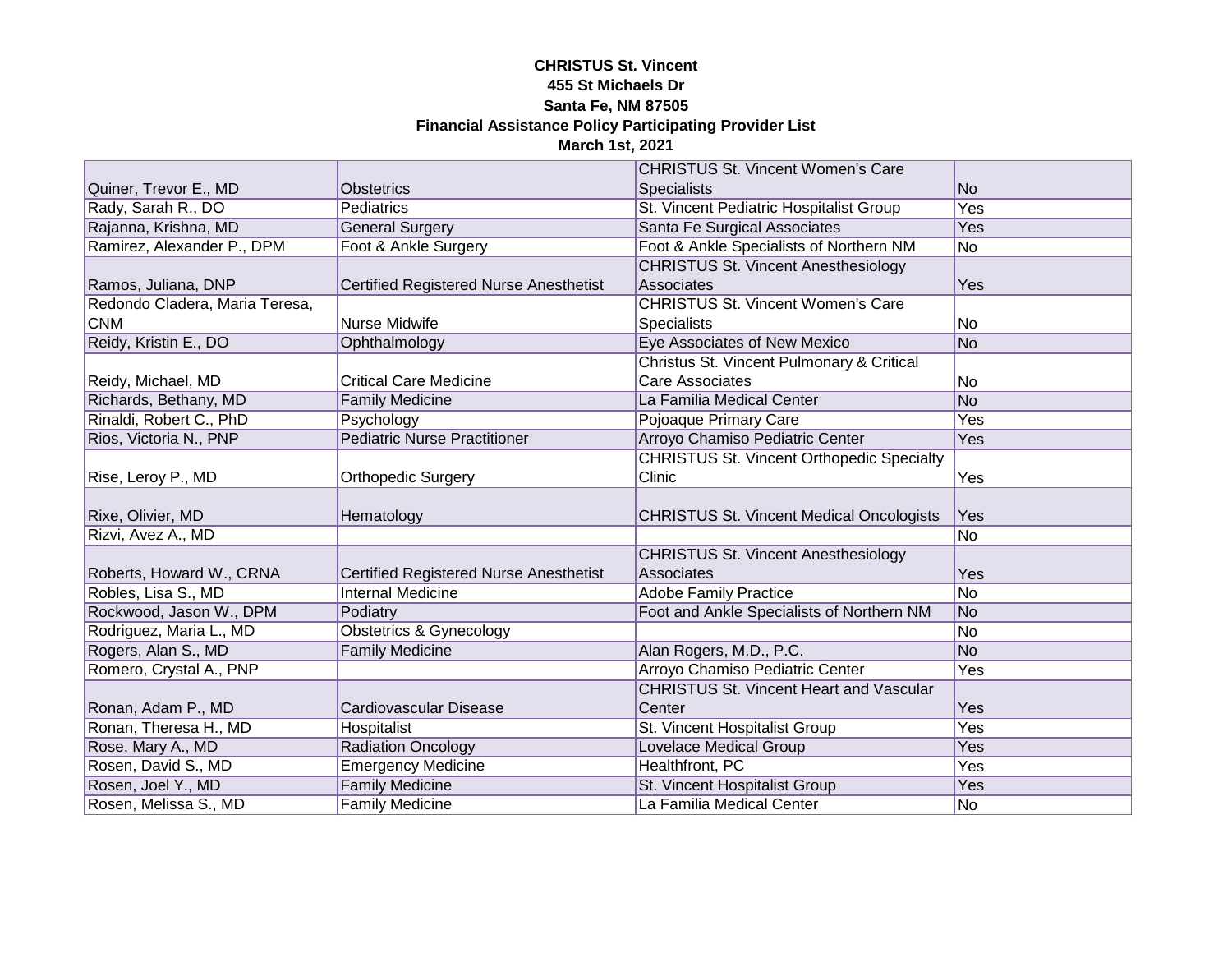|                             |                                               | <b>CHRISTUS St. Vincent Family Medicine</b>        |                  |
|-----------------------------|-----------------------------------------------|----------------------------------------------------|------------------|
| Rosen, Patricia, FNP        | <b>Family Nurse Practitioner</b>              | Center                                             | Yes              |
| Rosen, Stephanie A., MD     | <b>Anatomic &amp; Clinical Pathology</b>      |                                                    | $\overline{No}$  |
| Ross, Linda R., FNP         |                                               | Rodeo Family Medicine                              | <b>Yes</b>       |
| Rusnak, William J., MD      | <b>Diagnostic Radiology</b>                   |                                                    | No               |
| Sadri Tafazoli, Faranak, MD | Diagnostic Radiology                          |                                                    | No               |
|                             |                                               | <b>CHRISTUS St. Vincent Orthopedic Specialty</b>   |                  |
| Santibanez, Leonardo J., NP |                                               | Clinic                                             | Yes              |
|                             | Acute Care Adult-Gerontology Nurse            |                                                    |                  |
| Santos, Leo, AGACNP         | Practitioner                                  | St. Vincent Hospitalist Group                      | Yes              |
| Sartorius, Fenimore C., MD  | <b>Family Medicine</b>                        | Rodeo Family Medicine                              | Yes              |
|                             |                                               |                                                    |                  |
| Sawyer, Alison M., MD       | Endocrinology, Diabetes and Metabolism        |                                                    | No               |
|                             |                                               | <b>CHRISTUS St. Vincent Anesthesiology</b>         |                  |
| Scharff, Kevin D., CRNA     | <b>Certified Registered Nurse Anesthetist</b> | Associates                                         | No               |
| Schedler, Jesse A., MSN     | <b>Certified Registered Nurse Anesthetist</b> | <b>CSV Anesthesia Associates</b>                   | Yes              |
| Schmidt, Matthew J., MD     | <b>Family Medicine</b>                        | La Familia Medical Center                          | No               |
|                             |                                               | <b>CHRISTUS St. Vincent Women's Care</b>           |                  |
| Schultz, Michael, MD        | <b>Obstetrics</b>                             | <b>Specialists</b>                                 | Yes              |
| Schuster, Jeffrey D., MD    | Pediatrics                                    | <b>Presbyterian Medical Group</b>                  | No               |
|                             |                                               | <b>CHRISTUS St Vincent Physical Medicine &amp;</b> |                  |
| Schwartz, Belyn, MD         | Physical Medicine & Rehabilitation            | <b>Rehab Speciatis</b>                             | No               |
| Seeley, Christina, MD       | Pediatrics                                    | St. Vincent Pediatric Hospitalist Group            | Yes              |
|                             |                                               | <b>CHRISTUS St. Vincent Ear, Nose and Throat</b>   |                  |
| Seibert, Jared, MD          | Otolaryngology                                | <b>Specialists</b>                                 | Yes              |
| Sensiba, Trenton T., DO     | <b>Internal Medicine</b>                      | Santa Fe Geriatrics and Internal Medicine          | Yes              |
| Seredowych, Mark G., MD     | <b>Internal Medicine</b>                      |                                                    | N <sub>o</sub>   |
| Severy, Jonathan, MD        | <b>Emergency Medicine</b>                     |                                                    | Yes              |
| Shaffer, Bruce A., MD       | <b>Pulmonary Disease</b>                      | <b>CHRISTUS St. Vincent Intensivists</b>           | Yes              |
| Shah, Dishant G., MD        |                                               |                                                    | No               |
| Shah, Shree J., MD          | <b>Diagnostic Radiology</b>                   |                                                    | N <sub>o</sub>   |
| Sharp, Dustin, CRNA         | <b>Certified Registered Nurse Anesthetist</b> |                                                    | Yes              |
|                             |                                               |                                                    |                  |
| Shaw, Eric, MD, MPH         | Urology                                       | <b>CHRISTUS St. Vincent Urology Associates</b>     | Yes              |
| Shaw, Justine, MD           | Hospitalist                                   | St. Vincent Hospitalist Group                      | $\overline{Yes}$ |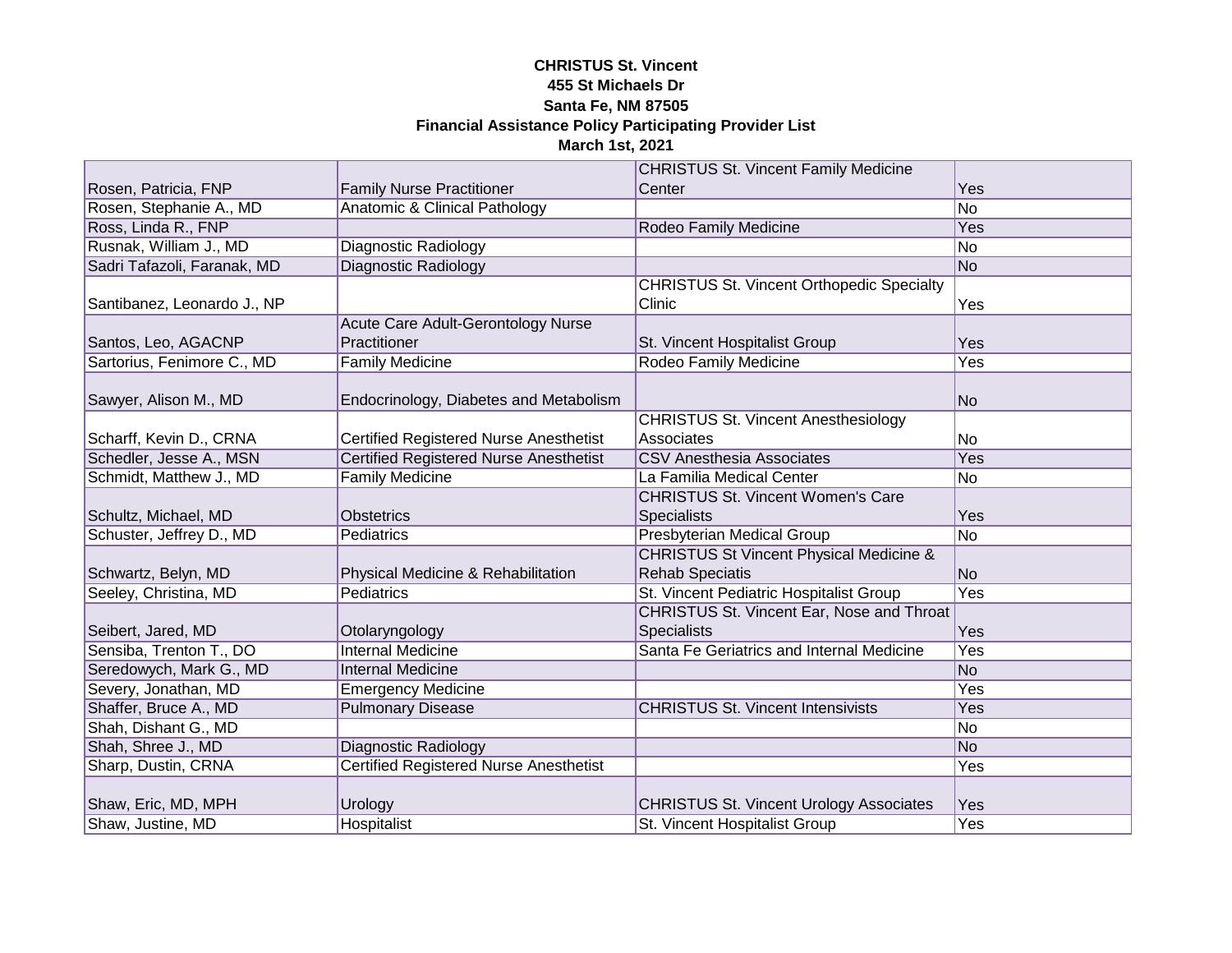| Shein, Leora E., FNP            |                                        | <b>El Centro Family Health</b>                  | Yes            |
|---------------------------------|----------------------------------------|-------------------------------------------------|----------------|
|                                 |                                        | <b>CHRISTUS St. Vincent Neurological</b>        |                |
| Shields, Philip T., MD          | <b>Neurological Surgery</b>            | Associates                                      | Yes            |
|                                 |                                        | <b>CHRISTUS St. Vincent Heart and Vascular</b>  |                |
| Simard, Marcellin L., MD        | Cardiovascular Disease                 | Center                                          | Yes            |
| Simeoni-Shannon, Sonia, FNP     |                                        |                                                 | Yes            |
|                                 |                                        | Presbyterian Medical Group Pediatric and        |                |
| Simmons, Mollie A., MD          | Pediatric Cardiology                   | <b>Adult Congenital Cardiology</b>              | No             |
|                                 |                                        | <b>CHRISTUS St. Vincent DeVargas Family</b>     |                |
| Simpson-Manske, Jennifer L., MD | <b>Family Medicine</b>                 | Medicine                                        | Yes            |
| Sims-Norville, Lauren L., DO    | Hospitalist                            | St. Vincent Hospitalist Group                   | Yes            |
| Sinnott, Kristina, MD           | <b>Family Medicine</b>                 | La Familia Medical Center                       | No             |
|                                 |                                        | <b>CHRISTUS St. Vincent Behavioral Health</b>   |                |
| Skow, Evan J., MD               | Psychiatry                             | Specialists                                     | Yes            |
| Smith, Joseph M., MD            | <b>General Surgery</b>                 | Joseph M Smith MD                               | <b>No</b>      |
| Smith, Theresa C., MD           | Pathology - Anatomic                   | Santa Fe Pathology Services, P.A.               | Yes            |
|                                 |                                        | <b>CHRISTUS St. Vincent Women's Care</b>        |                |
| Smith-Lin, Carolyn W., MD       | <b>Obstetrics &amp; Gynecology</b>     | <b>Specialists</b>                              | Yes            |
|                                 |                                        | <b>CHRISTUS St. Vincent Neurological</b>        |                |
| Smucker, Philip S., MD          | <b>Neurological Surgery</b>            | Associates                                      | Yes            |
|                                 |                                        |                                                 |                |
| Snyder, David A., MD            | <b>Medical Oncology</b>                | <b>CHRISTUS St. Vincent Medical Oncologists</b> | <b>No</b>      |
| Snyder, Frank C., MD            | <b>Diagnostic Radiology</b>            |                                                 | N <sub>o</sub> |
| Sordo, Salvador, MD             | <b>General Surgery</b>                 | <b>CHRISTUS St. Vincent Surgicalist Group</b>   | Yes            |
|                                 |                                        | <b>CHRISTUS St. Vincent Physical Medicine</b>   |                |
| Sorg, John C., DO               | Physical Medicine & Rehabilitation     | and Rehabilitation Specialists                  | Yes            |
| Souers, Joanna, MD              | <b>Family Medicine</b>                 | St. Vincent Hospitalist Group                   | Yes            |
| Spencer, Byron R., MD           | Psychiatry                             |                                                 | No             |
|                                 |                                        | <b>CHRISTUS St. Vincent Anesthesiology</b>      |                |
| Spoonde, Alexei, CRNA           | Certified Registered Nurse Anesthetist | Associates                                      | Yes            |
|                                 |                                        | <b>CHRISTUS St. Vincent Heart and Vascular</b>  |                |
| Stamm, Robert B., MD            | <b>Internal Medicine</b>               | Center                                          | Yes            |
| Sterling, Jose P., MD           | <b>General Surgery</b>                 | <b>CHRISTUS St. Vincent Surgicalist Group</b>   | Yes            |
| Stiles, Kara E., ANP            | <b>Adult Nurse Practitioner</b>        | University of New Mexico                        | No             |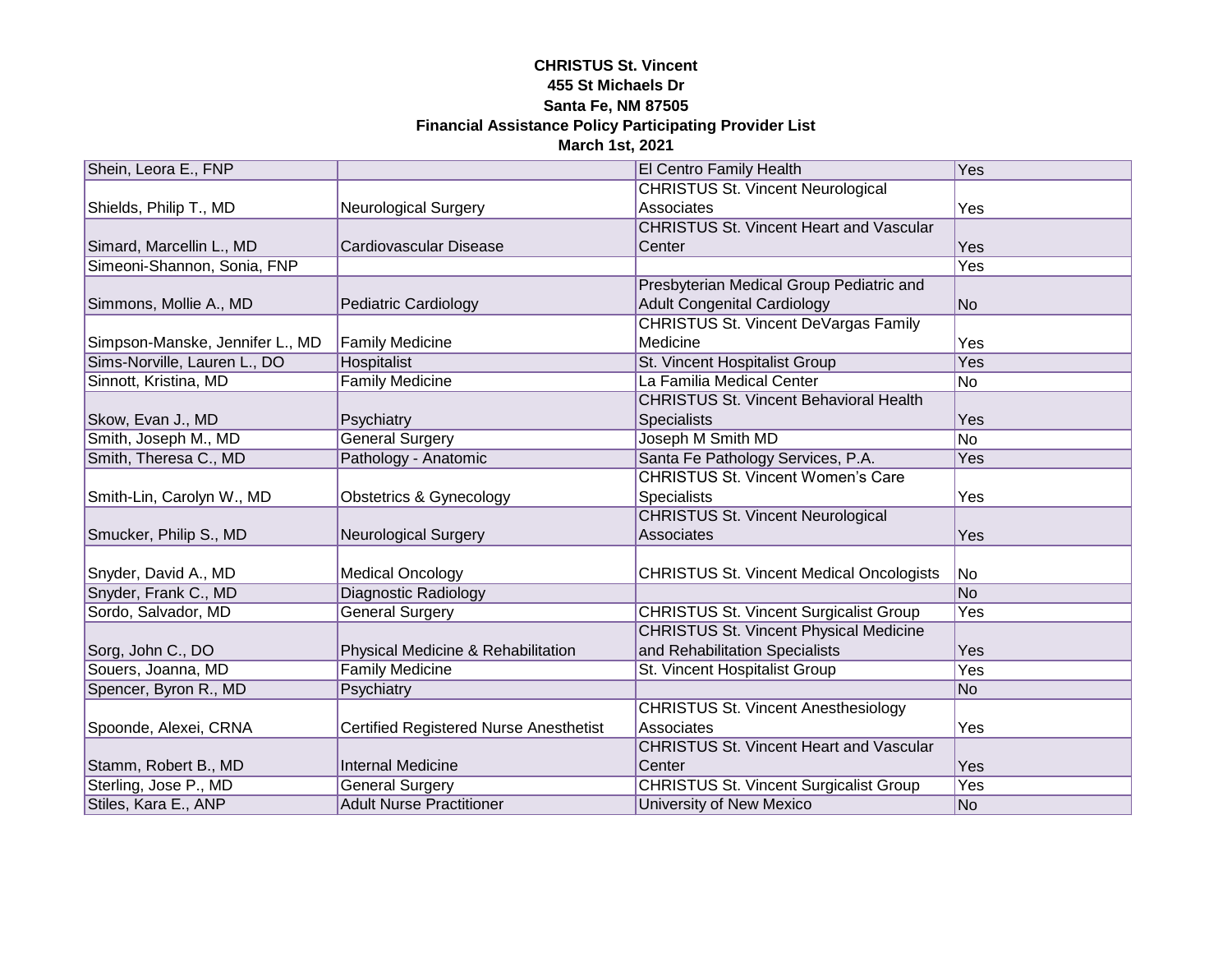|                               |                                               | <b>CHRISTUS St. Vincent Regional Pain and</b>   |                 |
|-------------------------------|-----------------------------------------------|-------------------------------------------------|-----------------|
| Strauss, Penelope Z., CRNA    | <b>Certified Registered Nurse Anesthetist</b> | Spine                                           | Yes             |
| Stricks, Ben J., MD           | Hospitalist                                   | <b>St. Vincent Hospitalist Group</b>            | <b>Yes</b>      |
| Sussman, James H., DO         | Allergy & Immunology                          | <b>Allergy Partners PA</b>                      | N <sub>o</sub>  |
| Sutherland, Nicholas J., MD   | <b>General Surgery</b>                        | <b>CHRISTUS St. Vincent Surgicalist Group</b>   | <b>Yes</b>      |
|                               |                                               | <b>CHRISTUS St. Vincent Regional Pain and</b>   |                 |
| Sutter, Corey A., FNP         |                                               | Spine                                           | Yes             |
| Sze, Thaddeus, MD             | <b>Diagnostic Radiology</b>                   | Santa Fe Imaging LLC - Hospital Drive           | <b>Yes</b>      |
| Taha, Ammar, MD               |                                               |                                                 | N <sub>o</sub>  |
| Tapp, Andre, MD               | Psychiatry                                    |                                                 | Yes             |
| Taylor, Kimberly A., DO       | Diagnostic Radiology                          |                                                 | No              |
|                               |                                               |                                                 |                 |
| Teague, Andrea, MD            | <b>Internal Medicine</b>                      | <b>CHRISTUS St. Vincent Medical Oncologists</b> | Yes             |
|                               |                                               | Christus St. Vincent Pulmonary & Critical       |                 |
| Temmar, Abderrahmane E., MD   | <b>Critical Care Medicine</b>                 | <b>Care Associates</b>                          | Yes             |
|                               |                                               | <b>CHRISTUS St. Vincent Anesthesiology</b>      |                 |
| Thomas, John R., MD           | Anesthesiology                                | Associates                                      | Yes             |
| Thron, Karin E., MD           | <b>Family Medicine</b>                        |                                                 | N <sub>o</sub>  |
| Timmons, Christopher A., MD   | <b>General Surgery</b>                        | <b>CHRISTUS St. Vincent Surgicalist Group</b>   | Yes             |
|                               |                                               |                                                 |                 |
| Toomey, Megan F., FNP, MSN    | <b>Family Nurse Practitioner</b>              | <b>CHRISTUS St. Vincent Medical Oncologists</b> | No              |
| Trainor, Jennifer L., NP      |                                               | <b>CHRISTUS St. Vincent Palliative Care</b>     | N <sub>o</sub>  |
| Trudeau, Joseph D., MD        | Radiology                                     |                                                 | No              |
|                               |                                               | <b>CHRISTUS St. Vincent Anesthesiology</b>      |                 |
| Trujillo, Edward L., CRNA     | <b>Certified Registered Nurse Anesthetist</b> | Associates                                      | Yes             |
| Tuck, Janna M., MD            | Allergy & Immunology                          | <b>Allergy Partners PA</b>                      | $\overline{No}$ |
|                               |                                               | <b>CHRISTUS St. Vincent Women's Care</b>        |                 |
| Ulibarri, Christina N., MD    | Obstetrics & Gynecology                       | <b>Specialists</b>                              | Yes             |
| Uryasev, Oleg, MD             | <b>Emergency Medicine</b>                     |                                                 | Yes             |
| Vanderjagt, Timothy J., MD    | <b>Anatomic &amp; Clinical Pathology</b>      | Santa Fe Pathology Services, P.A.               | No              |
| Varvitsiotis, Poseidon S., MD | Thoracic & Cardiac Surgery                    | Santa Fe Surgical Associates                    | Yes             |
| Vedeneeva, Elena, ACNP        | <b>Acute Care Nurse Practitioner</b>          | <b>CHRISTUS St. Vincent Intensivists</b>        | Yes             |
| Vega, Julian T., DO           | <b>Family Medicine</b>                        |                                                 | Yes             |
|                               |                                               | <b>CHRISTUS St. Vincent Heart and Vascular</b>  |                 |
| Vellinga, Timothy, MD         | <b>Interventional Cardiology</b>              | Center                                          | No              |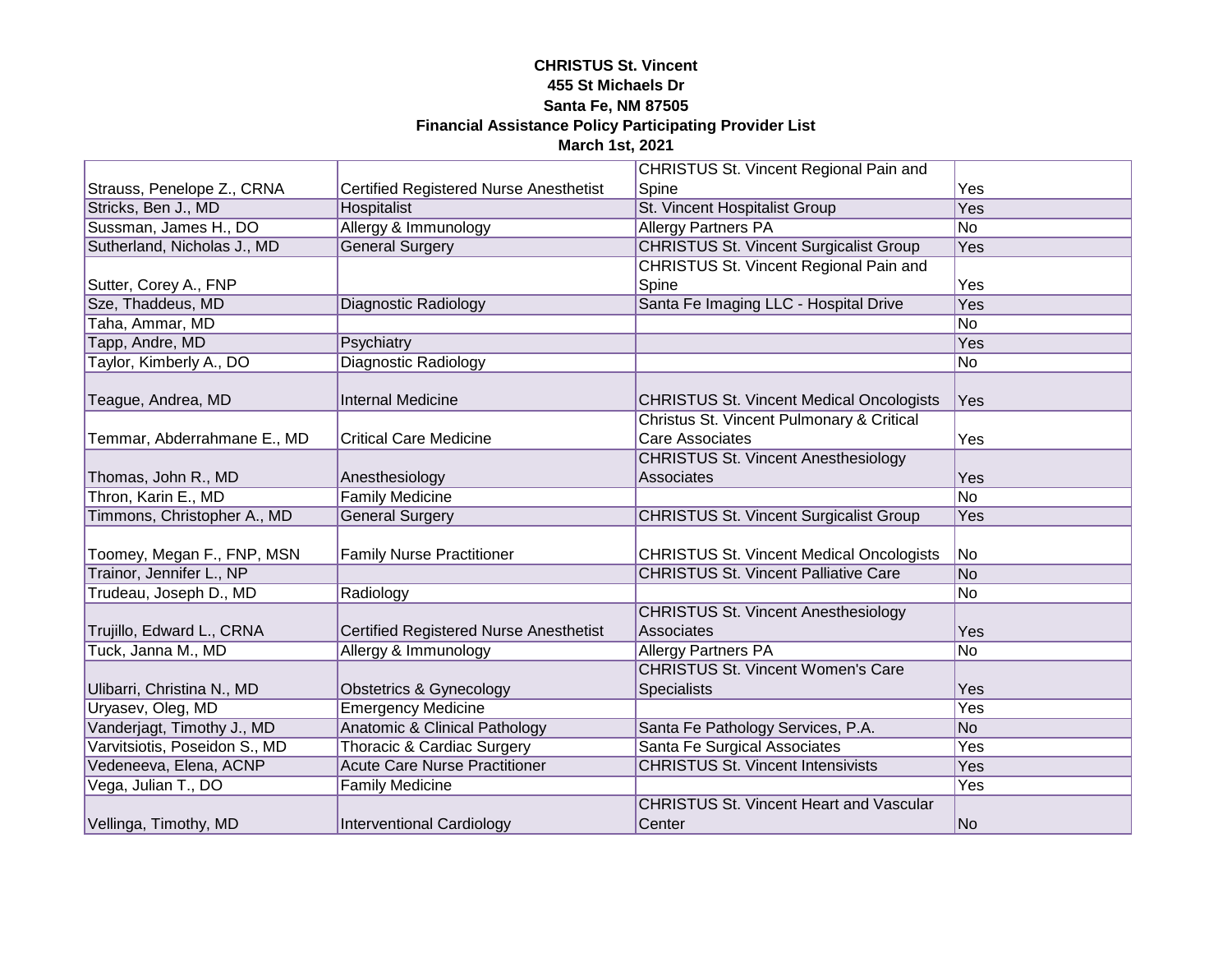| Vento, Christina E., PSY     | Psychology                                    |                                                  | Yes            |
|------------------------------|-----------------------------------------------|--------------------------------------------------|----------------|
| Vigil, Debbie A., MD         | <b>Obstetrics &amp; Gynecology</b>            | Debbie A. Vigil, M.D., Inc.                      | N <sub>o</sub> |
|                              |                                               | <b>CHRISTUS St. Vincent Heart and Vascular</b>   |                |
| Vigil, Gerardine J., FNP     | <b>Family Nurse Practitioner</b>              | Center                                           | No             |
| Villegas, Ryan V., DO        | <b>Internal Medicine</b>                      | St. Vincent Hospitalist Group                    | <b>Yes</b>     |
| Voinescu, Alexandra I., MD   | Nephrology                                    |                                                  | N <sub>o</sub> |
| Voinescu, Catalina G., MD    | Nephrology                                    | <b>Nephrophiles LLC</b>                          | No             |
| Voltura, Anna M., MD         | <b>General Surgery</b>                        | <b>CHRISTUS St. Vincent Breast Institute</b>     | N <sub>o</sub> |
| Wagner, Jeffrey C., MD       | Neurology                                     |                                                  | No             |
| Walsky, Paul E., MD          | Neurology                                     | Northern New Mexico Vascular Lab Inc             | No             |
| Walston, Russell K., CRNA    | <b>Certified Registered Nurse Anesthetist</b> | <b>CSV Anesthesia Associates</b>                 | No             |
|                              |                                               | <b>CHRISTUS St. Vincent Anesthesiology</b>       |                |
| Walterscheid, Aaron J., CRNA | <b>Certified Registered Nurse Anesthetist</b> | Associates                                       | Yes            |
| Waltersdorf, Lauren E., MD   | <b>Family Medicine</b>                        | La Familia Medical Center                        | N <sub>o</sub> |
|                              |                                               | <b>CHRISTUS St. Vincent Neurological</b>         |                |
| Watson, Marshall T., MD      | <b>Neurological Surgery</b>                   | Associates                                       | Yes            |
| Weinberg, Laurence M., MD    | Gastroenterology                              |                                                  | <b>No</b>      |
|                              |                                               | <b>CHRISTUS St. Vincent Orthopedic Specialty</b> |                |
| Weiner, Steven, MD           | <b>Orthopedic Surgery</b>                     | Clinic                                           | Yes            |
| Weinstein, Yahel, MD         | <b>Pediatrics</b>                             | St. Vincent Pediatric Hospitalist Group          | Yes            |
| Wengs, William J., MD        | Neurology                                     |                                                  | No             |
| Werenko, Deborah D., MD      | <b>Family Medicine</b>                        |                                                  | No             |
| Wesp, Julie A., MD           | <b>General Surgery</b>                        | Santa Fe Surgical Associates                     | Yes            |
| Westin, Charles W., MD       | <b>Diagnostic Radiology</b>                   |                                                  | No             |
| Wheaton, Jeffrey B., DMD     | Oral and Maxillofacial Surgery                |                                                  | No             |
| Whitehouse, Paul J., DPM     | Podiatry                                      | <b>Albuquerque Associated Podiatrists</b>        | No             |
| Whiting, Michael, MD         | <b>Emergency Medicine</b>                     | <b>Holy Cross Hospital</b>                       | Yes            |
|                              |                                               | <b>CHRISTUS St. Vincent DeVargas Family</b>      |                |
| Whittaker, Lori A., MD       | <b>Family Medicine</b>                        | Medicine                                         | N <sub>o</sub> |
| Wilhelm, Matthew, PA-C       | Physician Assistant                           |                                                  | No             |
| Williams, Amy G., MD         | Pediatrics                                    | Arroyo Chamiso Pediatric Center                  | Yes            |
| Willis, Anthony J., MD       | Radiology                                     |                                                  | No             |
| Wilson, Lance T., MD         | <b>Emergency Medicine</b>                     |                                                  | Yes            |
| Wilson, Richard C., MD       | Radiology                                     | Santa Fe Imaging LLC - Hospital Drive            | No             |